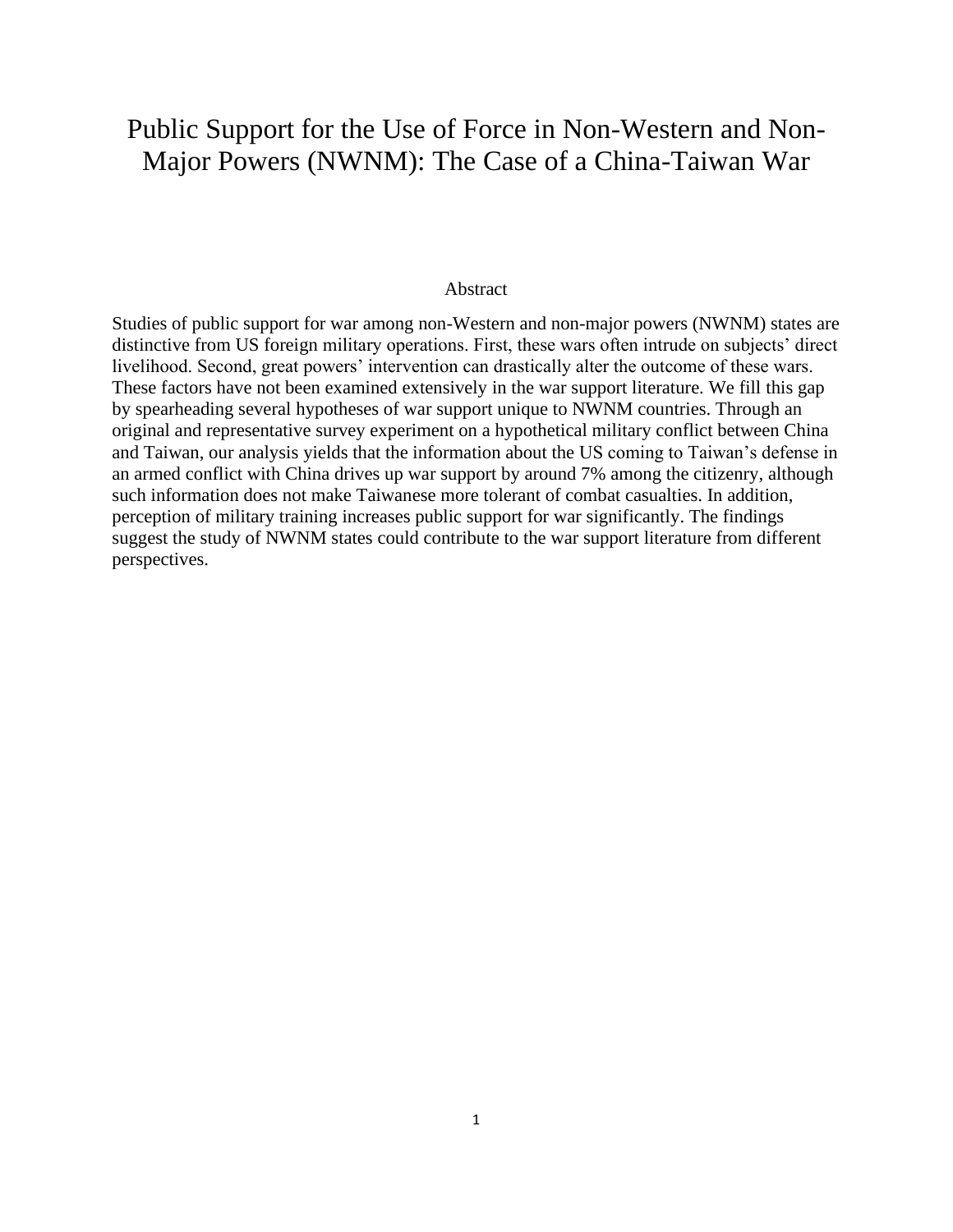# **Introduction**

Studies of public support for the use of force are critical to both scholars and policymakers. Decades of research since the end of World War II has benefited us with indicators that shape public opinion and war, including, but not limited to, the principal policy objective of the mission (Jentleson 1992; Jentleson and Britton 1998), human and financial costs of war (Mueller 1971; Flores-Macias and Kreps 2008), support from allies and international organizations (Page and Bouton 2008; Holsti 2009, Appleby, Cizik, and Wright 2010), and partisan cues (Bernisky 2009).

Aside from its findings, this line of research line has its limitation – the cases and findings are primarily drawn from Western democracies (for notable exceptions, see Tanaka, Tago, and Gleditsch 2017; Tago 2005; Yeh and Wu 2021). The dearth of cases from non-Western and non-major powers (NWNM) is problematic, as most armed conflicts have happened between these states since World War II. The lack of research that focuses exclusively on these states limits the diversity and generalizability of existing findings and policy recommendations that could offer.

There are reasons to expect that citizens in NWNM states approach war support differently. First, war support is largely a foreign policy issue for the Western publics. When the American public forms their opinions about an armed conflict overseas, they operate with an assumption that the conflict will not hit home. The reverse tends to be the norm for citizens in NWNM states. Wars often directly intrude into their living space, if not originate from their neighborhood, and they or their family members must face the challenge head-on. In this regard, war support for NWNM is a matter of life and death, not choice (Yeh and Wu 2021). Relatedly,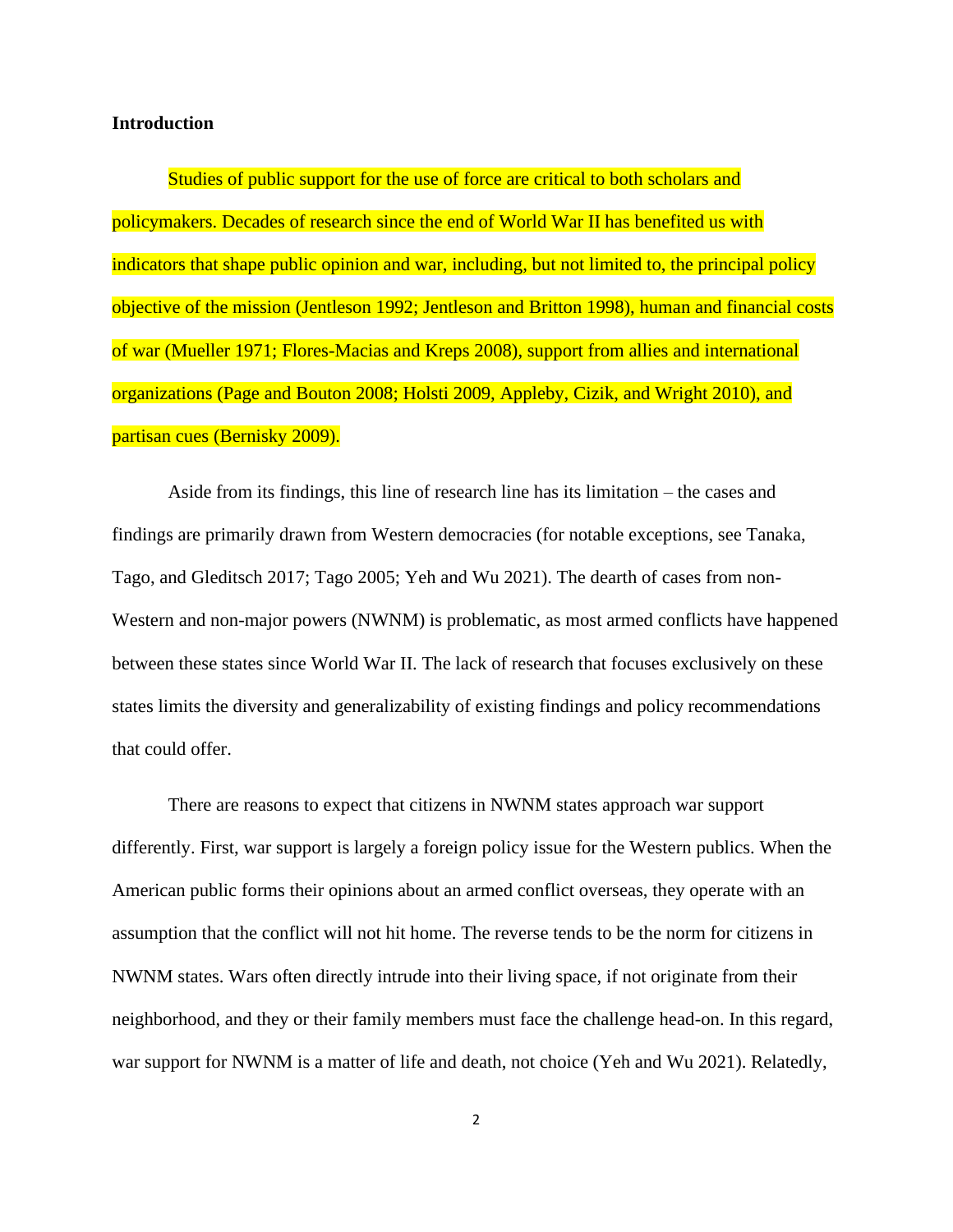since wars are close to home, citizens in NWNM states could perceive military training differently from their counterparts in Western democracies; they tend to withdraw war support when a conscription system is put in place (Wallace 2017; Horowitz and Levendusky 2011; Gartner 2008; Vasquez 2005; Moskos 1970). For publics in NWNM states, being prepared for war increases one's chances of survival on the battlefield. Last, compared to other major powers that are more capable of conducting military operations, many NWNM states often need to rely on involvement from external great powers during armed conflicts due to their inherent weaknesses. Thus, assistance from major powers should influence how citizens in NWNM states view the prospects for a conflict.

In this paper, we formulate hypotheses around the specific characteristics of NWNM states to examine their influence on war support. Due to the proximity to the battlefield, we argue that citizens who perceive their military training to be useful will increase their willingness to fight. We also contend that assistance from great powers could influence citizens' war attitudes. However, we have reasons to believe that the effects could go either way. Such information could provide the much-needed support NWNM states crave, but many citizens could oppose or become worried about the corresponding entanglement in other ongoing rivalries of that great power. We also argue that great power assistance will influence how citizens in NWNM states process battle deaths. For the latter two theoretical conjectures, we see our role as referees in assessing both possibilities without taking a stance.

We selected the potential armed conflict between Taiwan and China as our case. Experts on cross-Strait relations have cautioned that as tensions continue to rise, an armed conflict between both sides could take place in the near future. The case is emblematic of the larger NWNM cases in many ways. Taiwan is only around 100 miles away from China, so a war would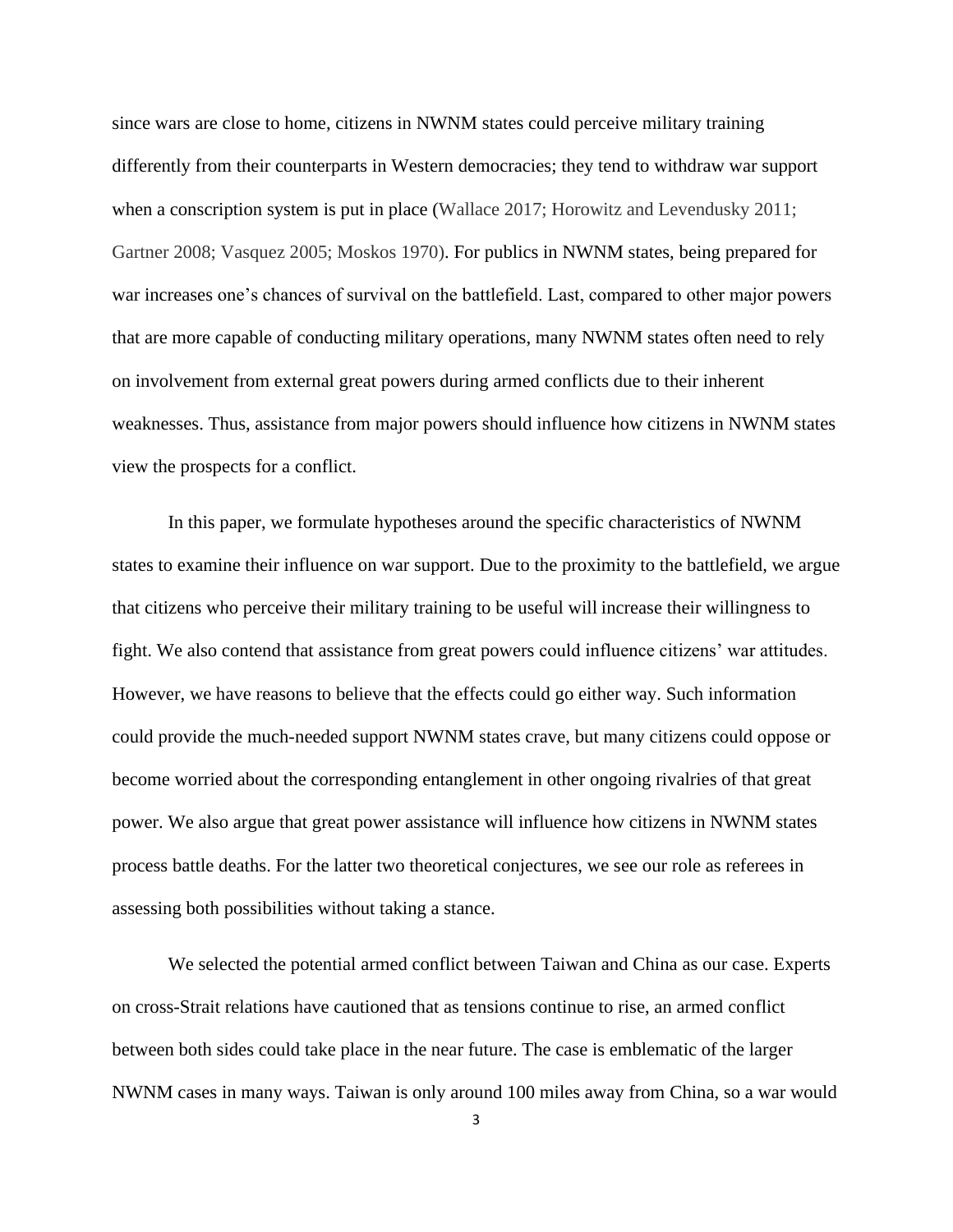directly intrude into citizens' living space. The majority of the citizens in Taiwan were required to serve in the military until recently. Furthermore, the United States has been involved in cross-Strait conflicts numerous times in history and has been the island's security partner for decades. These factors help us examine our theoretical conjectures.

Examining war support in Taiwan, Yeh and Wu (2021) has found that existing correlates of war support in Western cases could be helpful for understanding public opinion on war in Taiwan. But its correlational design weakens the ability to make causal claims, as many key variables such as military experience and battle deaths were not included in their analysis. Their work also could not tell us how citizens in Taiwan would behave under different conditions. In this paper, we improve upon these weaknesses by relying on the experimental method to study how information about great power assistance, military training, and the number of casualties could influence war support in Taiwan.

Through an original and representative survey experiment of citizens in Taiwan, we find that citizens who perceive their military training to be useful are more supportive of fighting against China. We also find that learning about the US coming to help Taiwan militarily results in a dramatic increase of war support among citizens in Taiwan – the effect could be as large as seven percentage points, though such information does not make citizens more tolerant of battle deaths.

Despite the contributions, there are clear limitations to our work. Most notably, it is difficult to extrapolate the findings to other NWNM states with only one case. We envision our findings most applicable to NWNM states when a potential armed conflict will likely occur in the country and is seen as a matter of survival and necessity rather than simply one of foreign policy preference. Additionally, citizens responding to the war have a widely shared military

4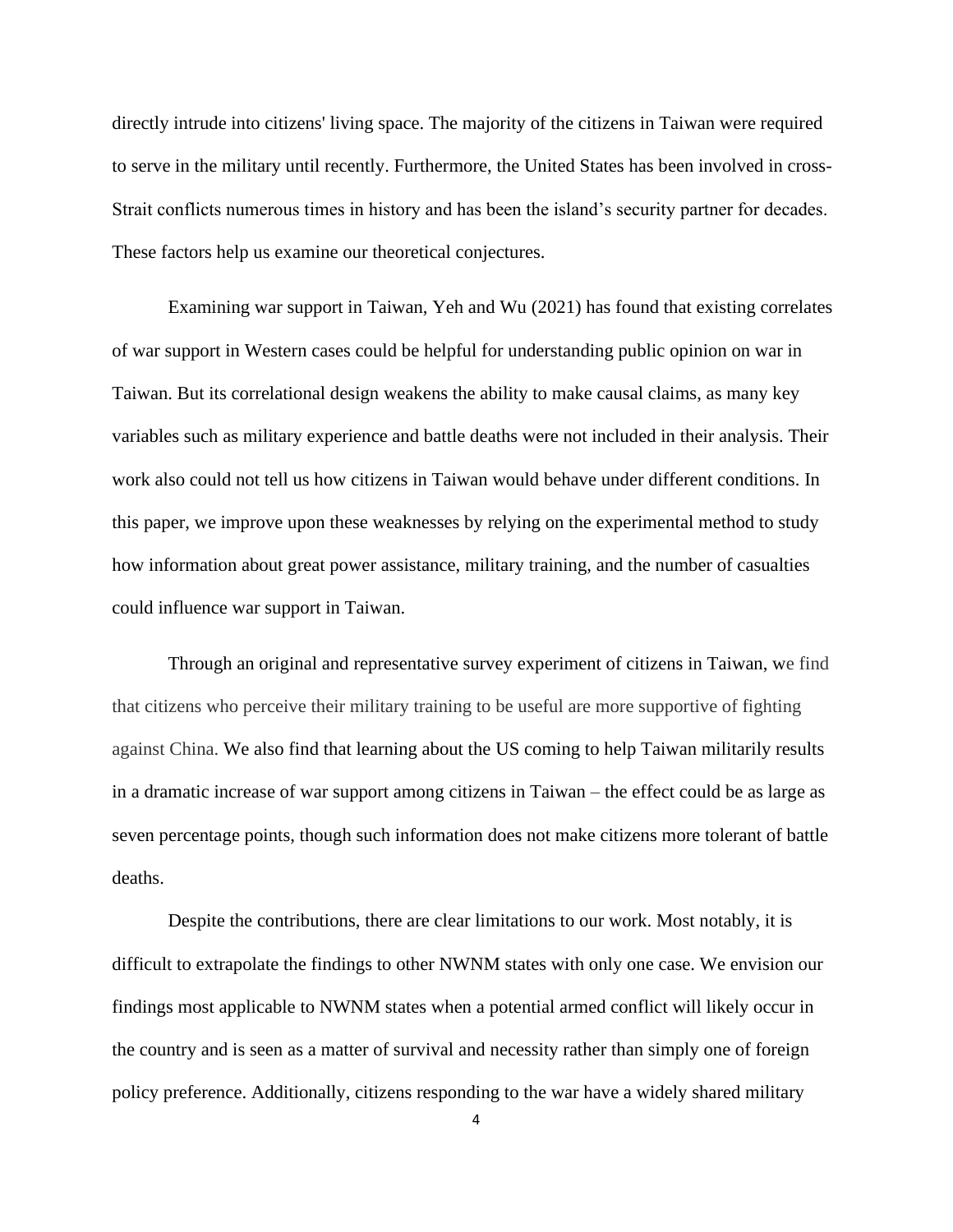experience, and the conflict is likely to be involved with a major power.<sup>1</sup> That being said, we have demonstrated that war support research could benefit from this new line of inquiry on NWNM states. Our study also provides policy recommendations to policymakers. In an era where the US is confronting the rise of China in the Asia-Pacific region, understanding public opinion on war in Taiwan could reduce the uncertainties surrounding this potential conflict.

## **Public Support for War in NWNM States**

Drawing mostly from the US and other Western states such as Italy (Herrmann, Isernia and Segatti 2009), Germany (Schoen 2007), Britain (Tomz and Weeks 2013), and Australia (Lis 2018), research on public support for the use of force has shed lights on the factors that could sway public opinion and war. For instance, these factors include battle deaths (Mueller 1971), principal policy objectives (Jentleson 1992; Jentleson and Britton 1998), endorsements from allies and international organizations (Rielly 1995; Kull 1995, Sobel 1997; Grieco et al. 2011), conscription and fiscal policies (Horowitz and Levendusky 2011; Flores-Macıas and Kreps 2015), elite cues (Bernisky 2007; Baum and Groeling 2010), demographic factors such as gender (Conover and Sapiro 1993), education levels (Baum 2004; Brewer and Steenbergen 2002; Conover and Sapiro 1993; Nincic 1997), and one's perception of success and the righteousness of the operations (Gelpi, Feaver and Reifler 2006).

Despite the contributions from this literature, our knowledge of public support for war in non-Western and non-major power states (NWNM) remain meager, with a few exceptions (Midford 2011; Tanaka, Tago, and Gleditsch 2017; Yeh and Wu 2021) in recent years. The

<sup>&</sup>lt;sup>1</sup> We thank reviewer2 for pointing this out.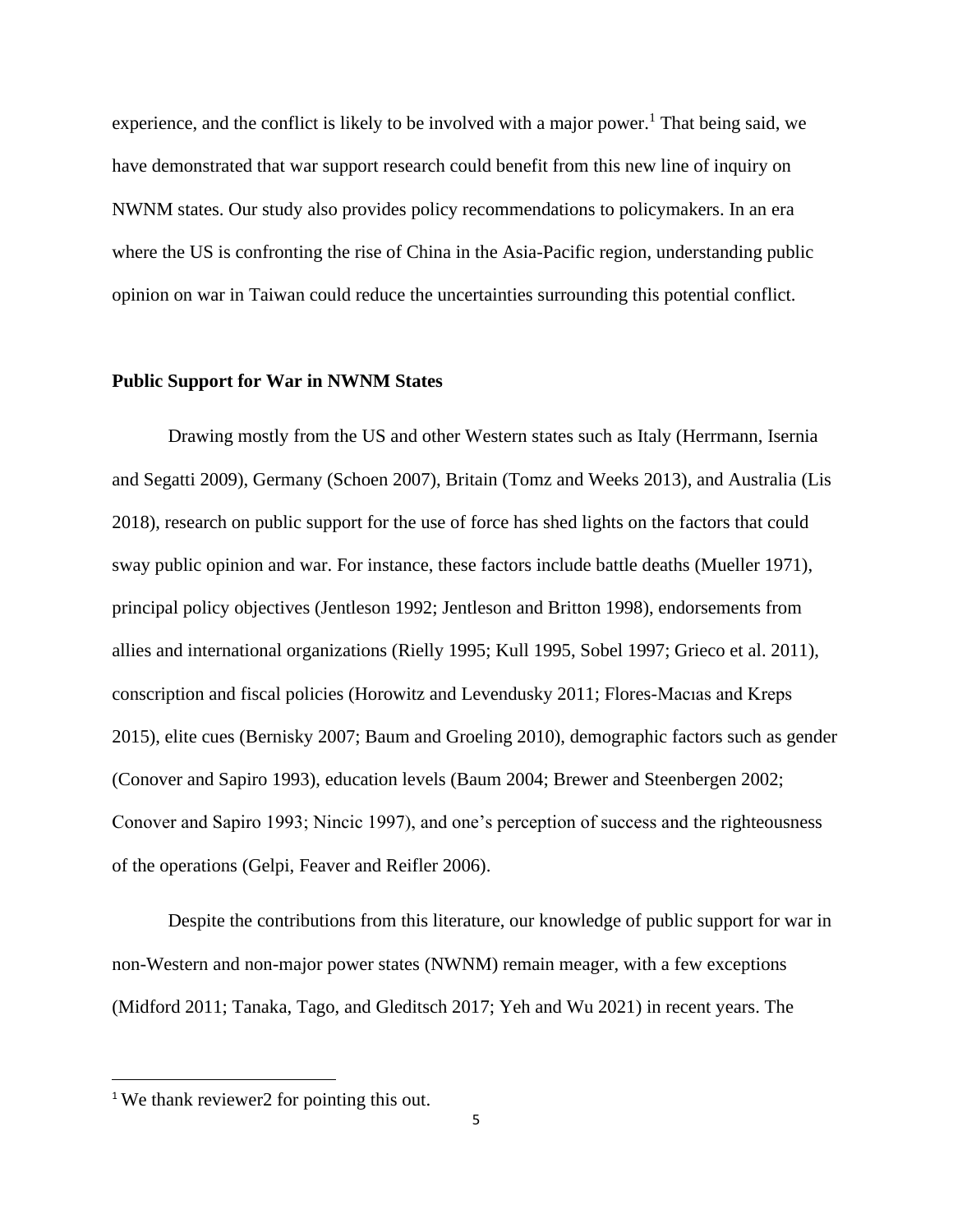dearth of studies focusing on NWNM states limits our ability to discuss conflicts in these countries, which is problematic, as most wars nowadays fall largely within them. All major wars since 1945 have often involved countries from the less developed parts of the world (e.g., the US–Vietnam conflict, 1954–1973, the first and second US–Iraq conflicts of 1991 and 2003, and the Iran–Iraq War, 1980–1988). The exclusion of this group of states leads war support scholars unequipped to address war support in these countries. The work by Yeh and Wu (2021) alleviates some concerns of generalizability as they find that some indicators of war support (e.g., principal policy objectives, multilateralism, ethnicity, partisanship, and education) could influence citizens of Taiwan in a war with China. But as we will elucidate below, applying indicators to a different context is not sufficient for improving an understanding of war support in NWNM states, which, for a variety of reasons, is a different question from the war support in Western states.

#### **Why Is War Support for NWNM States Different?**

## *War Often Hits Home*

There are reasons to believe that war support is different for NWNM states. First, for citizens in this group of countries, conflicts often occur at home, not overseas. Unlike powerful states and their citizens that have the luxury of choosing the locus of military operations, citizens in weaker states must fight foreign aggression at home. Put differently, when the American public weighs in with opinions on an ongoing military conflict, the idea that such a war will hit home is unlikely to cross their mind. But for the public in NWNM states, war support is not a matter of choice but of necessity (Yeh and Wu 2021). Survival is at stake.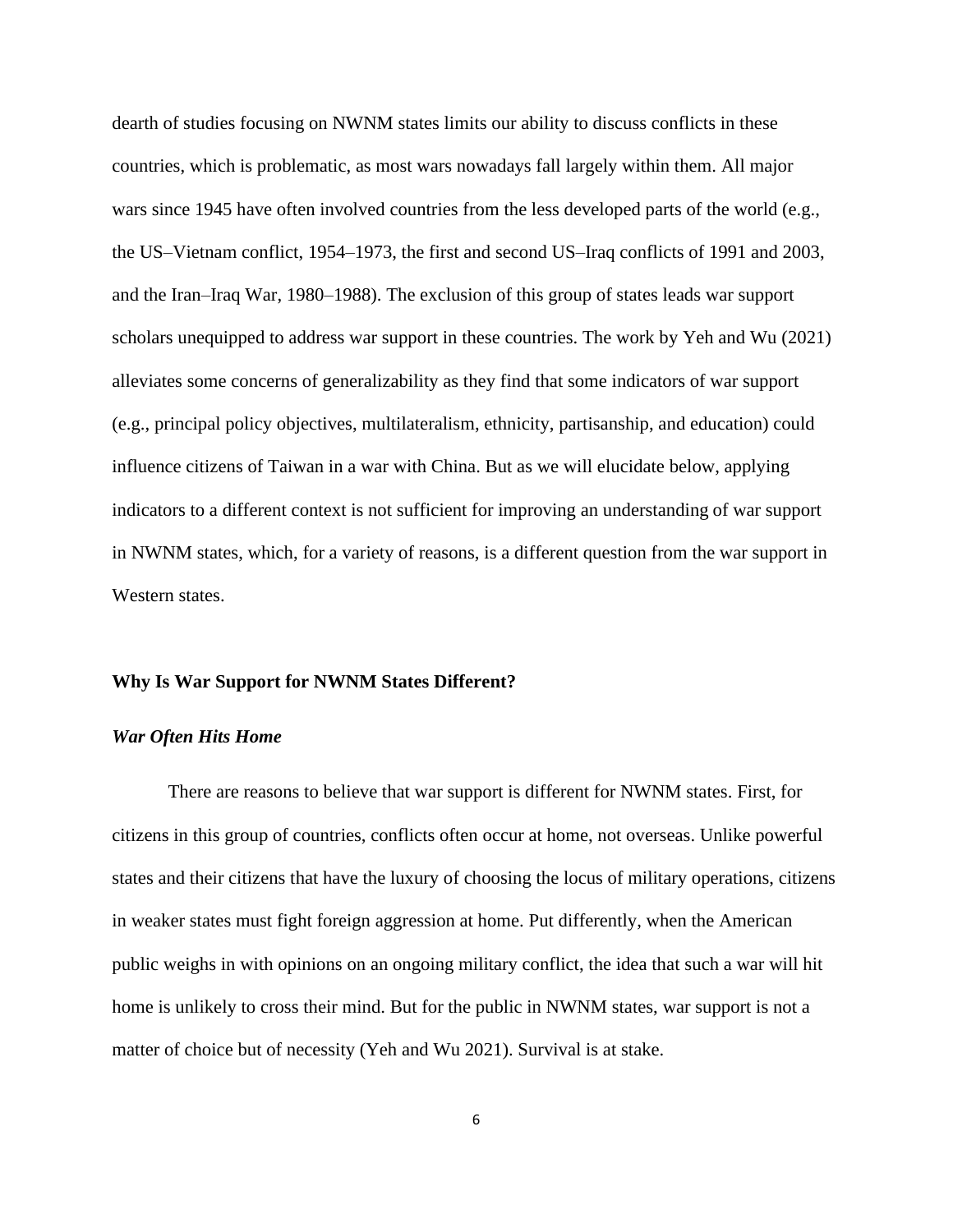Research has shown that proximity to danger could influence one's attitude toward conflict, either psychically or mentally. For instance, Althaus, Bramlett, and Gimpel (2011) conclude that when a person or an acquaintance from their neighborhood is harmed in an armed conflict, their support for an ongoing conflict decreases. If just hearing that someone we know suffers from war could influence war support, it is logical to assume that the public will certainly, be influenced when they are embroiled in war.

The actions or preparations citizens take are crucial for understanding their war support. Here, the mentality toward military training is also different between citizens in Western democracies and those in NWNM states. Horowitz and Levendusky (2011) maintain that conscription often weakens war support among Americans. When more have served in the military, they often become more aware of the sacrifices and costs that might incur, making war less appealing to them. Realizing that their children or they themselves could be put in harm's way decrease appetite for the use of force (Gartner 2008; Vasquez 2005; Moskos 1970).

Citizens in NWNM states could regard military training very differently. They should be more likely to regard it as a survival tool, without which their chance of exiting a battlefield safely is greatly diminished. This mindset is especially critical when the result of a war in their living environment will decide if they could keep their freedom and way of life (Althusser 2006; Machiavelli 1985). To this day, many NWNM states such as Taiwan, South Korea, and Israel still require their citizens to go through mandatory military training. In short, the relationship between the perception of military training and war support is an important factor in understanding war support in NWNM states.

7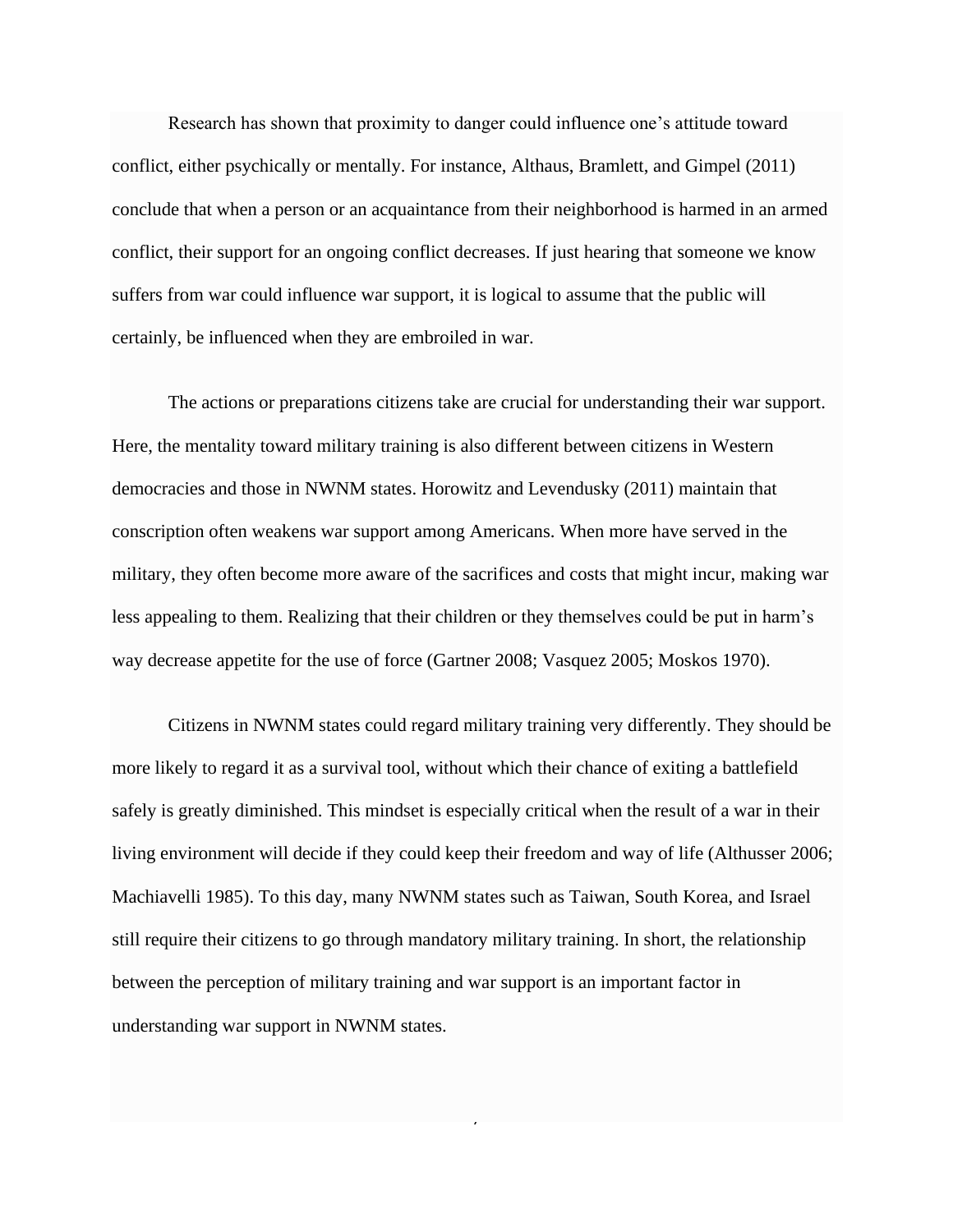# *Support from Major Powers*

Another reason that war support for NWNM states is different has to do with great power involvement. Unlike many Western powers that are militarily capable of conducting military operations on their own, many NWNM states often have to rely on great powers for protection or assistance in conflicts. Great power assistance is vital for them to fend off military threats (Waltz 1979; Labs 1992) and could often embolden their state resolve to act more aggressively. As Labs (1992) puts it, "…a Great Power ally will strengthen the weak state's tendency to balance" (p384). Such information also signals to the citizens in NWNM that a great power is willing to share the burden of military expenses (Labs 1992). These rationales should drive up war support. Being an ally with a great power also increases the opportunity to develop other alliances and receive political support and military assistance from other major partners (Shou and Brundtland 1971). In a nutshell, whereas support from allies can boost support among Americans, intervention by a great power can be a game-changer for NWNM states facing a conflict. These reasons suggest that information about great power assistance should drive up support for war among citizens in NWNM states, despite that the literature has yet been able to supply supportive evidence.

Historically, the US has played a critical military role in Asia. For instance, US security pledges to Japan and South Korea shape public opinion when tensions with China over territorial disputes arise as citizens believe that the American nuclear umbrella can deter China's hostile actions toward them (Komiya, Miyagawa, and Tago 2018). The US also diffused numerous confrontations between South Korea and Japan over their own territorial and historical disputes. The United States has also been the arbiter of cross-Strait relations, and its diplomatic and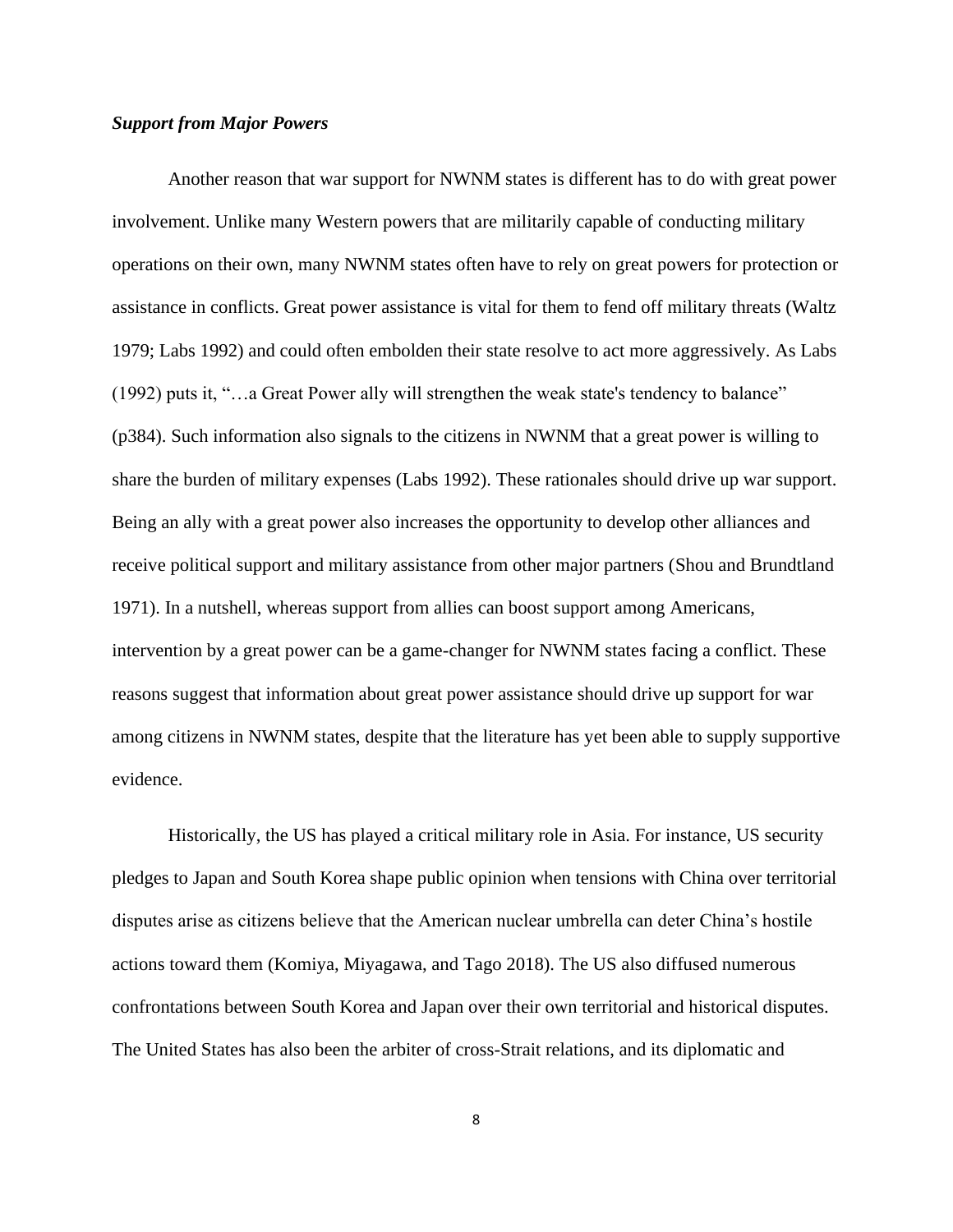military involvements successfully prevented both sides from escalating armed conflicts during the Korean War and all the three crises of the Taiwan Strait.

On the other hand, great power assistance can also draw pushback from the public. Citizens could consider having the potential of a great power intervening harmful to their security, as it could entangle their country in said great power's military adventures overseas (Tago [2009;](https://link-springer-com.ezproxy.lib.purdue.edu/chapter/10.1007/978-981-10-7968-9_7#CR37) [2014\)](https://link-springer-com.ezproxy.lib.purdue.edu/chapter/10.1007/978-981-10-7968-9_7#CR39) or become an enemy of the great power's adversary. Citizens might also disapprove of the social unrest that an alliance with great power could bring to their own society. For instance, citizens in Okinawa, Japan, often accuse the US of endangering their personal safety and the natural environment (Chanlett-Avery and Konishi 2009). At times, the "Okinawa Effect" derails cooperation and trust in the US-Japan alliance (Envall and Ng 2015). US involvement in South Korea also draws discord from local citizens – rapes by US soldiers fuel anti-Americanism and call for the withdrawal of US troops (Kim 2004). Even in Taiwan, where the US does not have an active military presence, $2$  there are still voices arguing that purchasing weapons from the US is wasting taxpayers' money (Chase 2008). Taken together, it remains an open inquiry as to whether great power assistance could increase public support for defense among citizens in NWNM states.

# *Influence of Great Power Assistance on Casualty Sensitivity*

In the public support for war literature, the human cost of war has been established as a key factor in influencing public opinion. Examining polls during World War II and the Vietnam

<sup>&</sup>lt;sup>2</sup> Nevertheless, we do see the minimal marine presence in Taiwan Strait, especially during crises (e.g., The 1995-1996 Taiwan Strait crisis).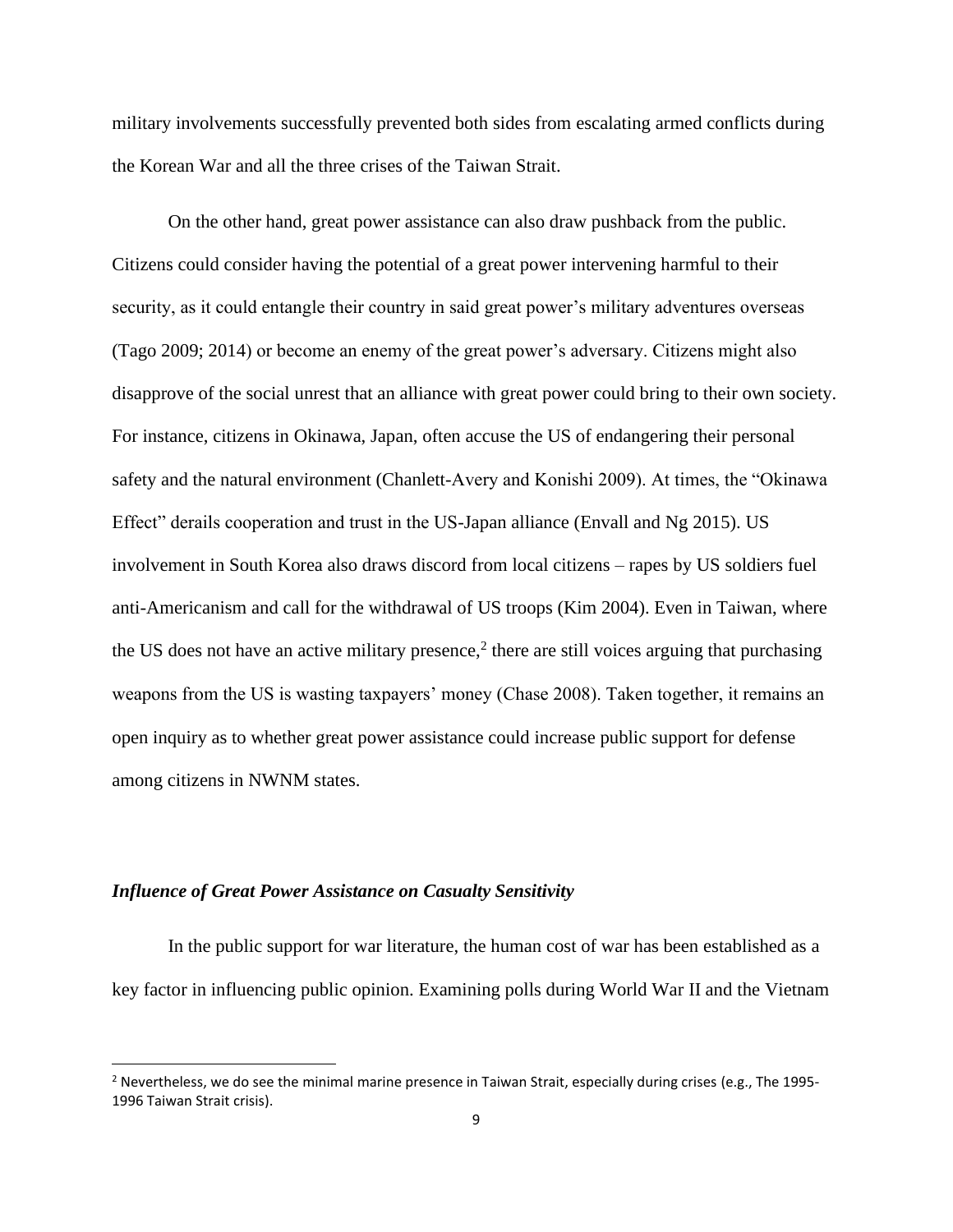War led Mueller to establish a negative correlation between battle deaths and war support (Mueller, 1971, 1973). Later work suggests more nuances that could moderate, or in some cases, nullify the effect of battle death on war support (e.g., Brody 1991; Gartner and Segura 1998).

The literature has yet to provide reasoning for how citizens in NWNM states view casualties. Essentially, there could be two competing schools of thought. The first argues that they should be casualty phobic. For example, surveying citizens in Israel, Hamanaka (2018) finds that simply mentioning the term "many casualties" dramatically decreased their support for an ongoing conflict with Hamas. Similarly, mentioning casualties to citizens in Japan led to an increase in support for withdrawing the Self-Defense Forces (SDF) (Komiya 2019). Like citizens in Western countries, the public in NWMN states could become war-shy when learning of battle deaths.

There are counterarguments. Several issues with the above studies lead us to challenge their findings. First, the Israeli study does not specify an exact number of casualties in the survey experiment, and such information and the way it is presented can significantly influence public opinion. For example, Gartner (2008) demonstrates that mentioning 100 casualties in an increasing fashion (from 5, 10, to 100) or a decreasing trend (from 100, 10, to 5) has divergent effects on war support. Thus, simply mentioning "many casualties" is an imprecise way to gauge public opinion. The issue with Komiya's study (2019) is that it does not include variables that could alter war support, such as international backing. In that experiment, the subjects only received information about Japan sending troops to South Sudan for a peacekeeping operation. The prompt did not contain information about assistance from other allies or international organizations, which could significantly influence the perception of casualties.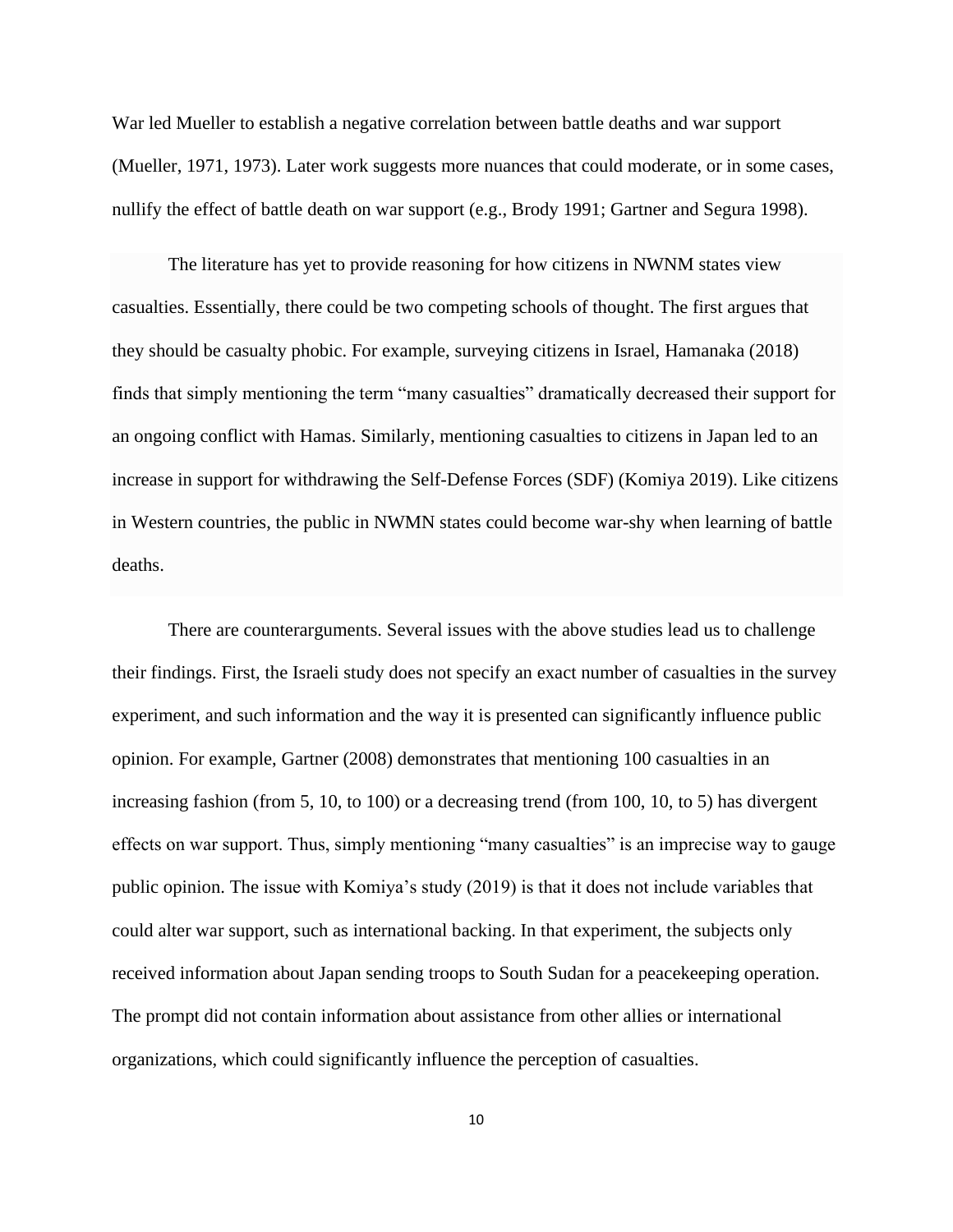There are certain conditions under which citizens in NWNM states could become insensitive to casualties. In psychological research, researchers have developed a concept called "identity fusion" to describe the phenomenon when citizens develop closeness or "a visceral sense of oneness" with a group (Swann et al., 2014). Seeing others in their group as family would propel them to make unthinkable sacrifices compared to situations where those bonds are nonexistent. These sacrifices range from physically fighting, dying to defend their country (Gómez, Brooks, et al., 2011; Swann, Gómez, Seyle, Morales, & Huici, 2009), to committing suicides to save the lives of members of their country (Gómez, Brooks, et al., 2011; Swann, Gómez, Dovidio, Hart, & Jetten, 2010).

One of the ways that identity fusion could manifest is when citizens in one country start to develop a unique identity. For instance, public opinion polls in Taiwan have shown that citizens have gradually developed an independent identity from China. Since 1992, National Chengchi University (NCCU) in Taiwan has surveyed citizens' identity in Taiwan. The respondents that identify themselves as "Taiwanese only" nearly quadrupled from 17.6% in 1992 to 64.3% in 2020, whereas identification with a sole Chinese identity shrank to only 2.7% in 2021. Seeing themselves as Taiwanese and Taiwanese only helps construct an environment where identity fusion can take place.

Public perception of combat casualties becomes murkier when we put great power assistance into consideration. Great power assistance could push their support in either direction. On the one hand, knowing a major power would share the burden of the conflict on a battlefield might boost the public's tolerance of battle deaths. The public could see the deaths as worthwhile costs to prevail in a conflict, especially when the great power itself has also sustained casualties. On the other hand, it is certainly possible that such information strengthens the propensity for the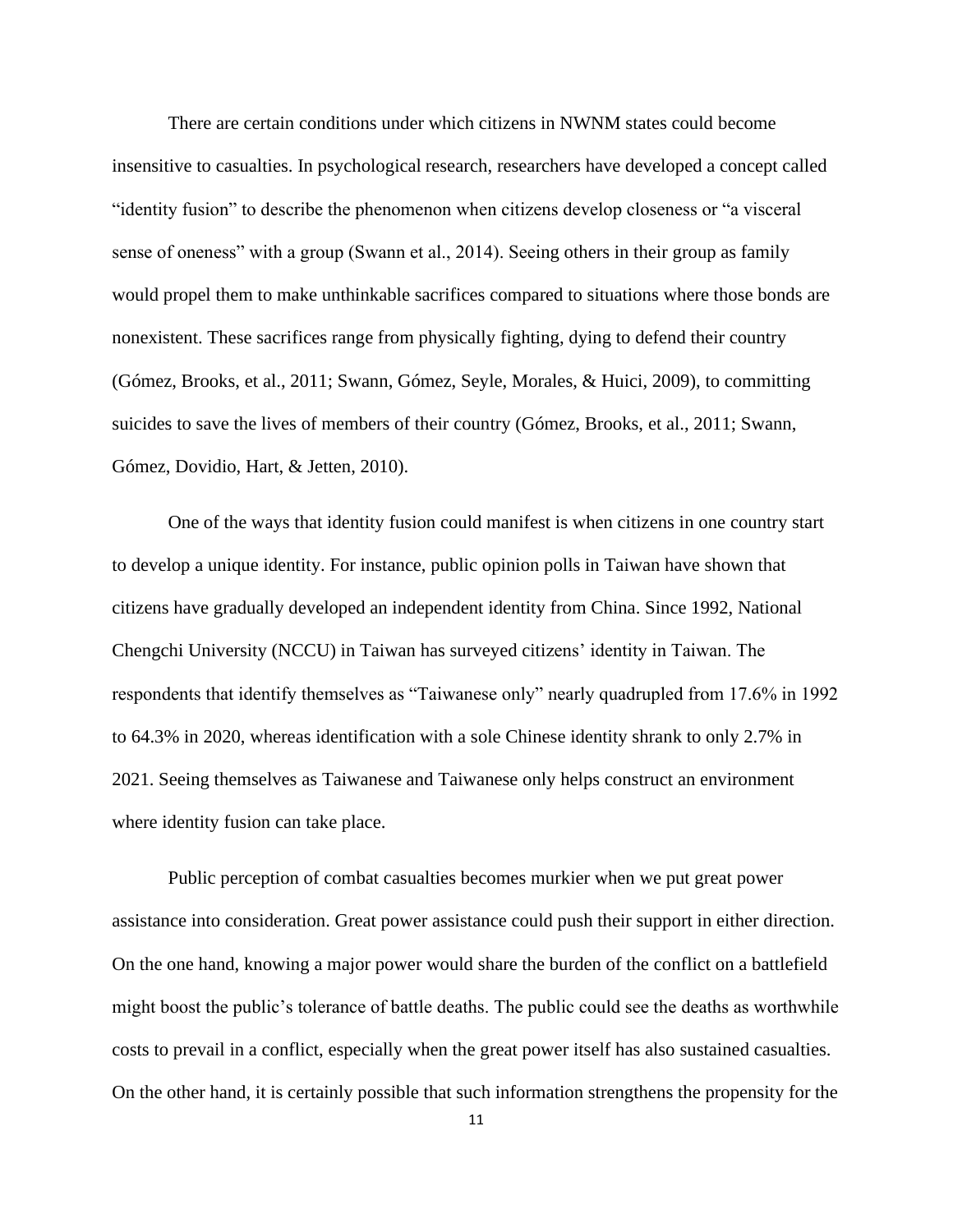NWNM publics to be sensitive to casualties. They might fear that great power assistance might also mean that they would also need to shoulder and become involved in other conflicts that the great power is waging, potentially resulting in more casualties among them. Clearly, how citizens in NWNM states react to battle deaths in light of great power assistance is an open inquiry.

# **Research Design**

We select a Taiwan-China war as our case for several reasons. For starters, Taiwan is an NWNM state about 100 miles away from China, and China has not abandoned its intentions of using forces to "liberate" the island. Second, the possibility of a cross-Strait conflict has increased dramatically in the past two years (at least since 2019), as China has frequently used its fighter jets to intrude in Taiwan's Air Defense Identification Zone (ADIZ) hundreds of times, prompting the Taiwan side to scramble their F-16s for a response. The geographic proximity suggests that an armed conflict with China will almost inevitably intrude into the public's living space in Taiwan. To prepare for the contingency of China's invasion, male citizens in Taiwan are required to serve in the military for a period from several months to two/three years.<sup>3</sup> Third, this case involves two great powers, China and the US, where the former has been claiming to "reunite" China by taking over Taiwan, and the latter has been Taiwan's long-time security partner and has offered an implicit promise to come to the island's assistance if China attacks

<sup>&</sup>lt;sup>3</sup> The conscription system has gradually been replaced by volunteer military system starting 2010 and as complete by 2016, but a four-month military training remains mandatory for all male citizens.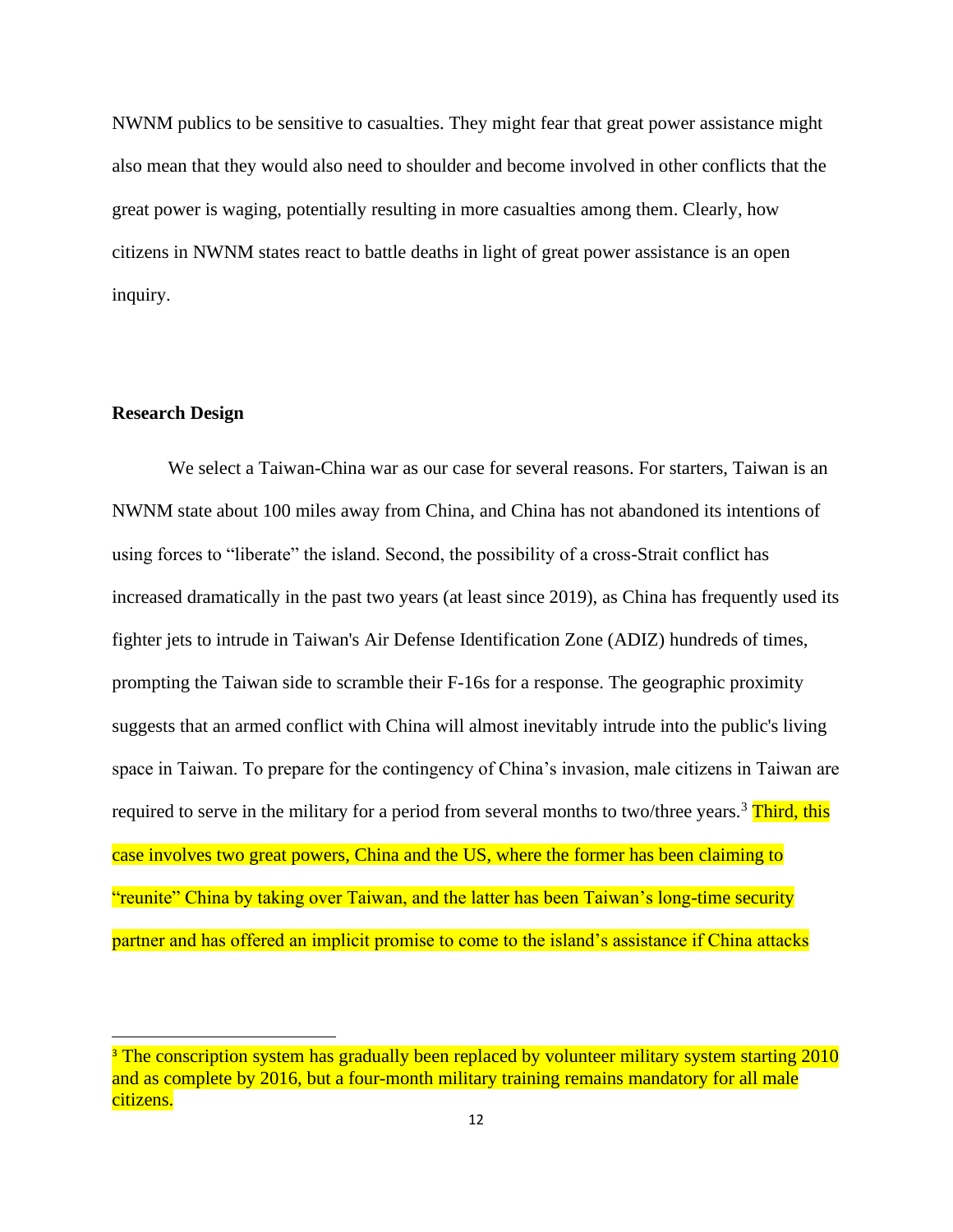Taiwan.<sup>4</sup> As a result, a conflict between the Strait will surely involve the United States to a certain degree.

In the past two years, polls on public willingness for self-defense in Taiwan have started to draw more attention as China escalated its threats toward Taiwan. However, these polls overall suffer from two major weaknesses. First, since different agencies adopted relatively distinct question wordings and how the subjects answered the questions was inconsistent, the result varies greatly. For instance, in 2018, the Taiwan Foundation for Democracy (TFD) asked: "[W]ould you fight for Taiwan if Taiwan formally announces independence and causes mainland China to use force against Taiwan?" where more than half of the respondents (57%) said, "Yes" on a "Yes-No" dichotomized response option. In contrast, the 2019 Taiwan National Security Survey (TNSS) asked: "what action would you take if the war breaks out between China and Taiwan?" where only a quarter of the respondents (25%) said they would "serve in the military" or "defend the country" in response to this open-ended question. Second, as shown in the TFD and TNSS surveys, these polls did not include key influential variables such as US assistance or were not consistent on the condition of the war (Taiwan declares independence), making it difficult to provide accurate policy implications and suggestions.

To remedy these weaknesses, we utilize an experimental survey design, commonly used in war support studies, to carve out specific scenarios to gauge public support for fighting a war

<sup>&</sup>lt;sup>4</sup> Although the US administration is required by the Taiwan Relations Act to provide Taiwan with resources needed for defense and to have adequate responds to armed conflicts, the promise is still implicit. The US has followed a policy of "strategic ambiguity" which does not specify what action would be adopted when it comes to military intervention if China attacks Taiwan. In general, the US officials have reiterated their support to Taiwan. For example, on October, 2021, US President Biden said that US has "commitment" to defend Taiwan from Chinese attack. See the report from Politico, 10/21/21. https://www.politico.com/news/2021/10/21/joe-biden-taiwanchinese-attack-defend-516699. Accessed: 12/29/21.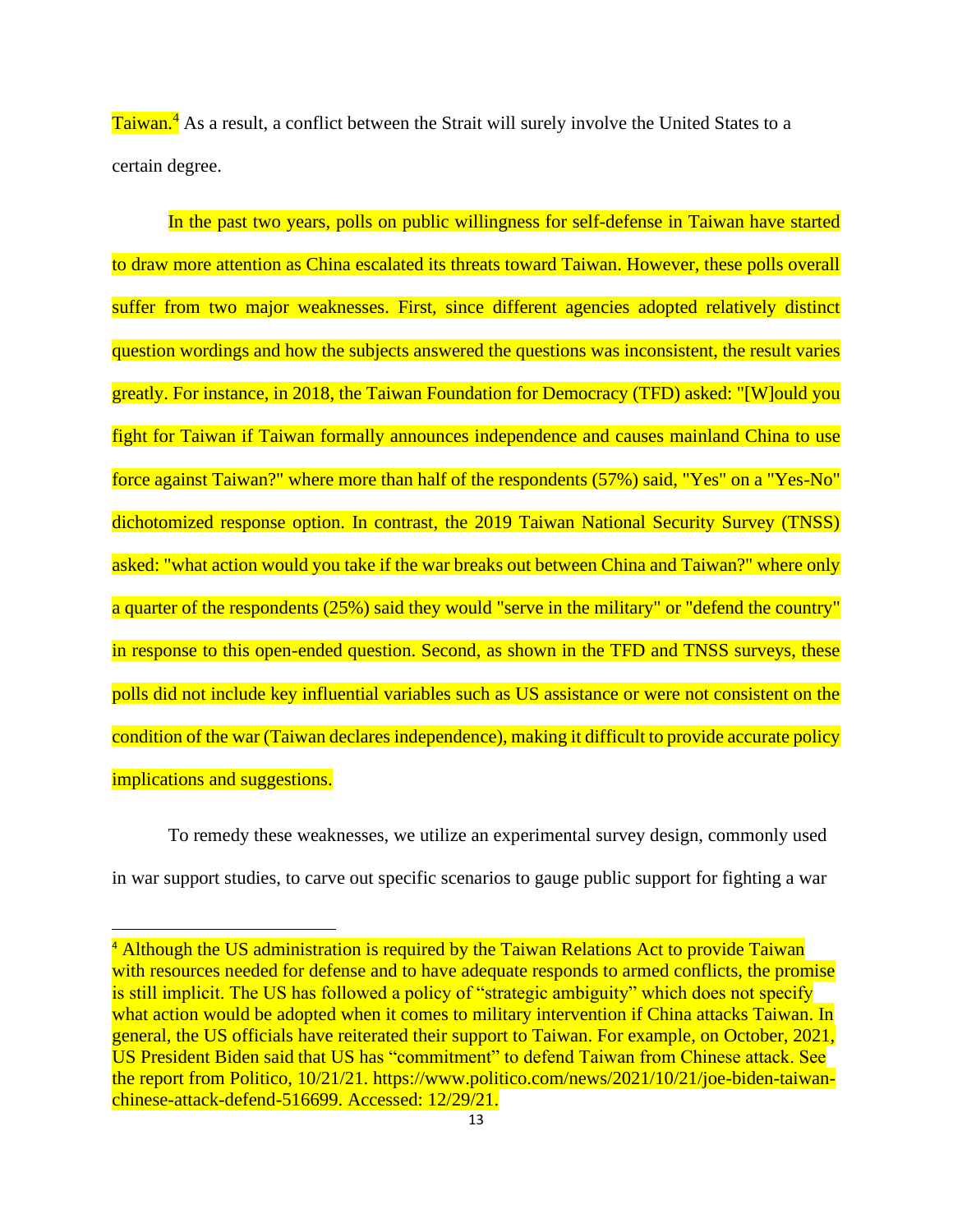with China. By including other demographic variables such as military experience and tolerance of battle deaths, we strengthen the internal validity of our results to avoid potential spurious effects that many polls on this topic suffer from. We focus on the following three case-specific hypotheses derived from our arguments: *H1) Taiwanese citizens who consider their military training useful will be more supportive of the use of force, H2) information about US military assistance should influence war support among the public in Taiwan, and H3) information about US military assistance will also influence how citizens in Taiwan react to casualties.* In the following, we detail our empirical strategy.

# *In-depth Interview and Pre-Registration*

Before fielding our survey experiment, we conducted in-depth interviews to examine whether ordinary citizens in Taiwan could comprehend the questionnaire. This step helps us get rid of inappropriate and ineffective questions. From June 10-17, 2018, 6 Taiwanese citizens from various backgrounds were recruited through an online post. None of them studied political science, and all male subjects had served in the military. Table 1 provides basic information about the six subjects.<sup>5</sup>

[Table 1 about here]

<sup>&</sup>lt;sup>5</sup> The procedure of the in-depth interview is as follows: The subjects were asked to read each question first and reply immediately if he or she did not understand the description. Before reading the options, the subjects were asked to imagine his or her answer. After that, the subject checked if the answer appeared in the options. This procedure was repeated until the subject completed the whole questionnaire. It took about 45 minutes for each subject to complete the in-depth interview. After completion, subjects were compensated with NTD\$500 (about USD \$16). Fortunately, subjects in the in-depth interview understood most of the questions and options, and they did not feel any discomfort answering any of the questions.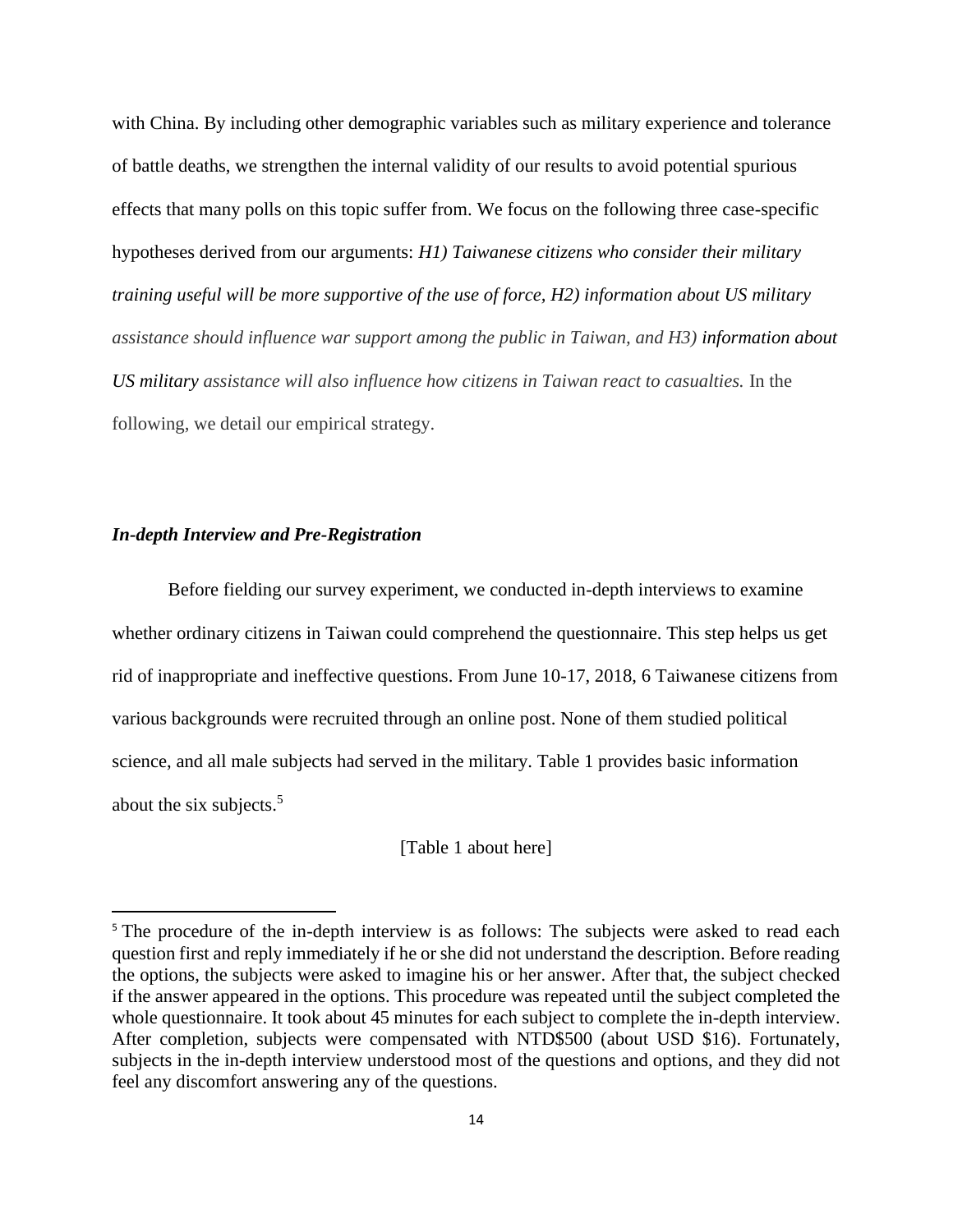After the in-depth interviews, the survey was pre-registered on the Evidence in Governance and Politics website (EGAP, [http://egap.org/,](http://egap.org/) the project's registration link will be provided once this manuscript is accepted) and Open Science Foundation (OSF, [http://osf.io/,](http://osf.io/) the project's registration link will be provided once accepted). The pre-registration, completed before June 28, 2018, included the survey, survey implementation procedure, the number of subjects, and an analysis plan.

## *Data Collection and Experimental Design*

During July 6-9, 2018, 1003 subjects were recruited through the PollcracyLab, an online questionnaire platform housed at National Chengchi University in Taiwan. PollcracyLab's subject frame relies on invitations to the representative telephone and face-to-face academic surveys conducted by the National Chengchi University. Since National Chengchi University has access to the Taiwanese government's household registration records, all Taiwanese citizens have a non-zero probability of being invited to the survey, enhancing the sampling procedure's representativeness. In a nutshell, compared to other self opted-in online platforms such as Amazon's MTurk or Survey Sampling International, the PollcracyLab has the advantage of recruiting from diverse and representative backgrounds. For our survey, subjects were invited by an email from the PollcracyLab to participate in a survey titled "A Survey of Public Opinion and Political Participation." They were informed that they could skip any question, and their responses would be anonymous. Researchers only receive de-identified data from PollcracyLab. In this experiment, subjects first answered a battery of questions on news consumption, political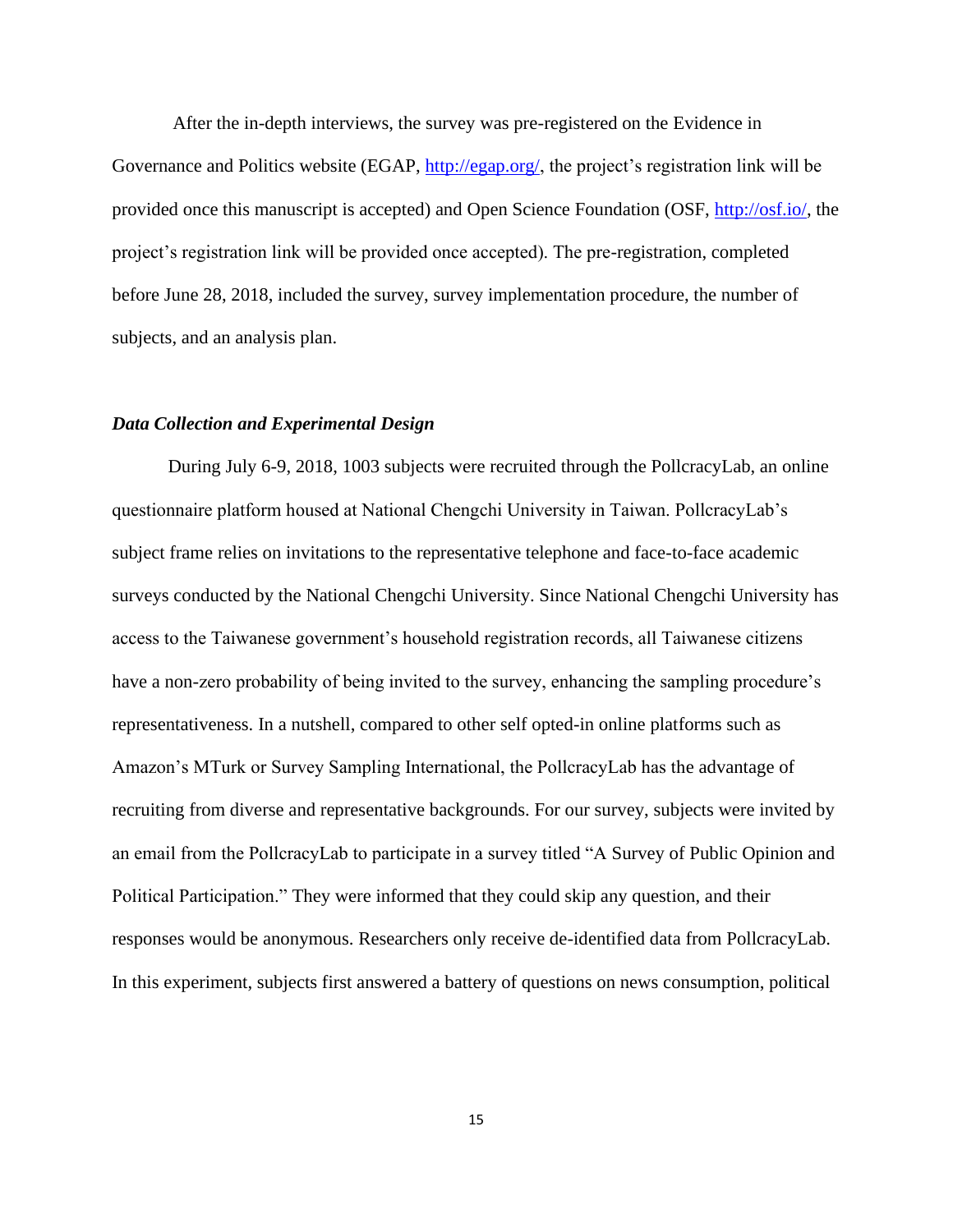interest, and partisanship before being randomly assigned to one of the four experimental groups.<sup>6</sup>

We design the background of the experiment based on some of the most common conflict scenarios in cross-Strait relations, that is, if an attack from China is the result of Taiwan declaring independence or maintaining the current status quo. China has proclaimed that Taiwan announcing independence will surely trigger a PLA attack. As tensions continue to rise across the Strait, keeping the status quo is no guarantee for peace as China might launch a surprise attack. The inclusion of both scenarios helps ensure that different onsets of war would not drive our results. We use US responses to cross-Strait conflict as our treatment for great power assistance. We choose the narratives of "the US will help defend Taiwan" and "the US will not help defend Taiwan" as they both are the most salient scenarios among the public in Taiwan.

After their treatment, subjects rated their level of willingness to fight China (from 0 to 10). Besides, they answered: "Is there a casualty threshold beyond which you will consider the conflict (with China) is not worth the trouble?" Modeled after Gelpi, Reifer, and Feavor (2006)'s work, subjects selected from 6 options: 1) 0 deaths; 2)  $1 - 50$  deaths; 3)  $51 - 500$  deaths; 4)  $501 -$ 5,000 deaths; 5) 5,001–50,000 deaths; and 6) over 50,000 deaths. We also asked subjects several questions related to their military training experience. Afterward, the subjects were debriefed and compensated. The completion rate of the survey was high (99.8%).

 $6$  The four specific group configurations are: A) Taiwan declared independence, China attacked Taiwan, and the US has declared it will help Taiwan (TW Ind. + US Help); B) Taiwan kept the status quo, China attacked Taiwan, and the US has declared it will help Taiwan (TW SQ + US Help); C) Taiwan declared independence, China attacked Taiwan, and the US has declared it will not help Taiwan (TW Ind. + US No Help); D) Taiwan kept the status quo, China attacked Taiwan, and the US declared it will not help Taiwan (TW SQ + US No Help).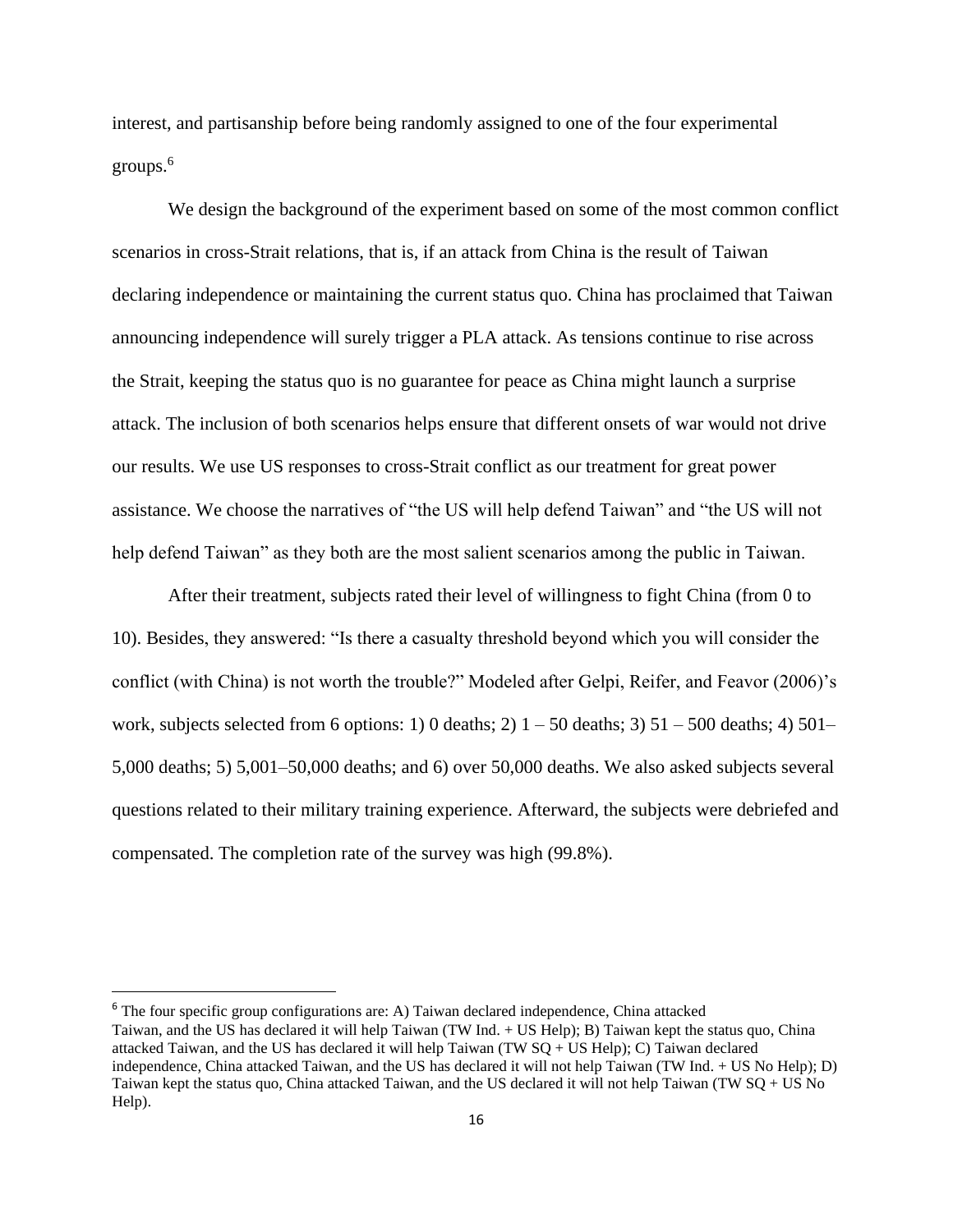# *Representativeness and Randomization Check*

# [Table 2 about here]

Table 2 illustrates the background information of our subjects. Compared to Taiwan's population, our subjects were younger, more likely to be pan-green supporters (supporting the pro-independence parties), male, and less likely to be non-partisan. Despite this result, our subjects are nationally representative among those below 50 based on the PollcracyLab establishment's report (Yu 2012). Subsequent randomization checks also showed that respondents were evenly assigned to the treatment and control groups with respect to gender ( $p =$ 0.891), age (p = 0.072), level of education (p = 0.367), income (p = 0.772), partisanship (p = 0.150), and ethnicity ( $p=0.620$ ).

#### **Empirical Results**

#### *Perception of Military Training on War Support*

#### [Table 3 about here]

To test our first hypothesis, we incorporate a series of variables related to respondents' perception of military training. The variables included in the regression model are: learning (whether they perceived their conscription experiences to be useful; four-point scale where 4 is very useful and 1 not useful at all), boss (whether they had experienced a positive interaction with their supervisors during the conscription; four-point scale where 4 is very positive and 1 indicates very negative), and four dummy variables indicating which military branch they served in, including Army, Marines, Military Police, and Navy (Army is the reference group). In our sample, only male respondents with military experience are included in the models; male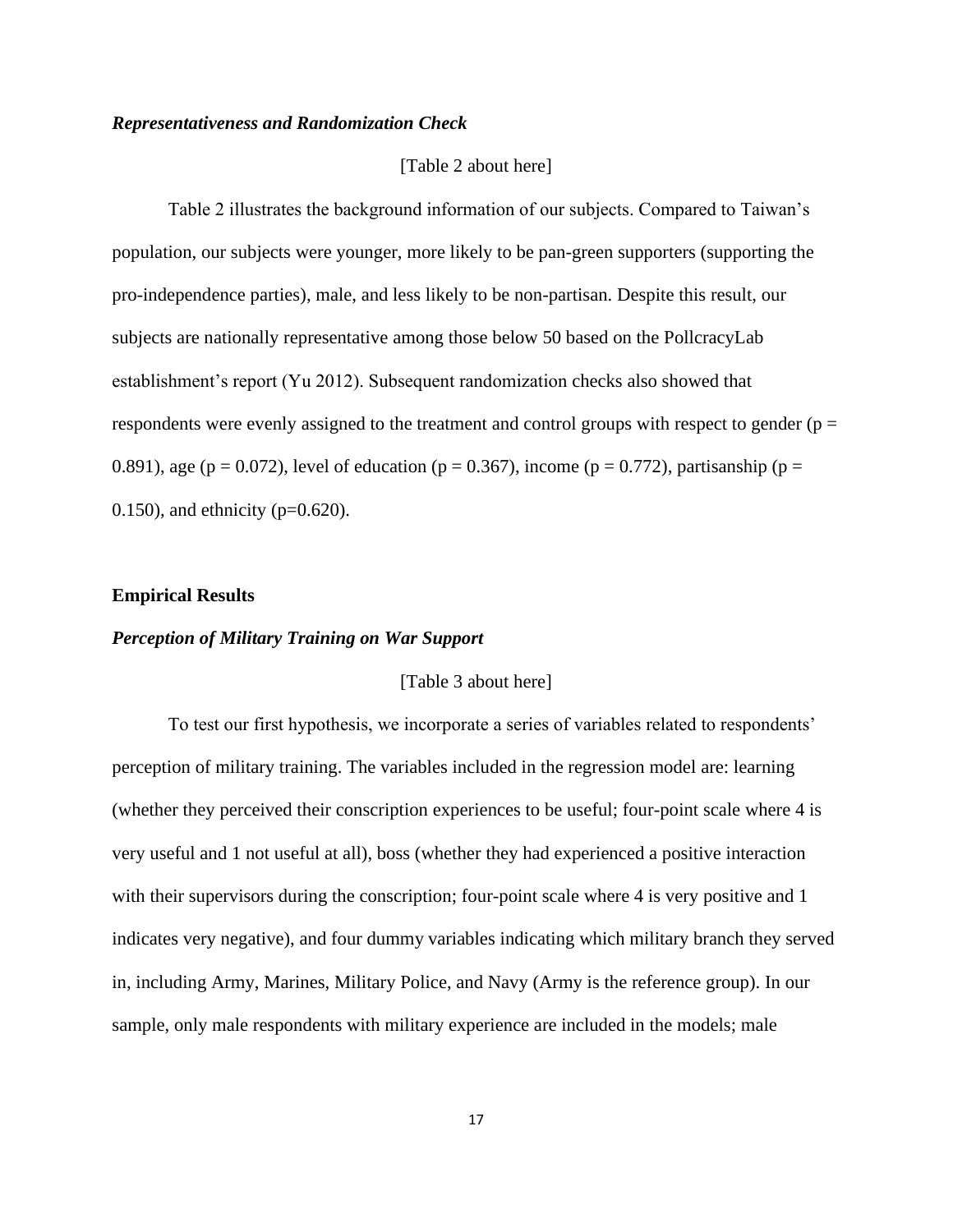respondents without military experience (due to personal issues) were excluded, and none of the female respondents reported their military experience.<sup>7</sup>

We find support for the first hypothesis: when a citizen considers their military training useful, he would be more supportive of self-defense. In both models in Table 3, one unit increase in the perceived usefulness of military training will increase about 0.7 units of willingness to fight against China on the 0 to 10 scale. The results remain the same when other control variables are included.

# *Great Power Assistance on War Support*

We also find support for the second hypothesis: *information about US military assistance would influence war support among the public in Taiwan*. Table 4 presents the raw average of the four experimental groups on the level of war support. ANOVA analysis shows that the mean values are significantly different across the groups, and post-hoc Tukey analysis reveals that the level of support in the two groups with the information about US military assistance is significantly higher than the two groups without (Tukey test p=0.06). Comparatively, whether Taiwan declared independence or not has no impact on the respondents' attitudes toward war support. It is worth noting that the measure of war support ranges from 0 to 10, and the effect of US help for both groups is nearly 1 unit, indicating a sizeable effect of such a treatment.

## [Table 4 about here]

We use two OLS regressions to include possible confounds, and the results are shown in Table 5. Model 1 includes only the treatments of the experiment, and Model 2 adds in all the

<sup>&</sup>lt;sup>7</sup> In Taiwan, female citizens can serve in the volunteer armed force, and there are currently around  $8,000$  female soldiers in Taiwan. Unfortunately, this survey experiment failed to recruit any of them.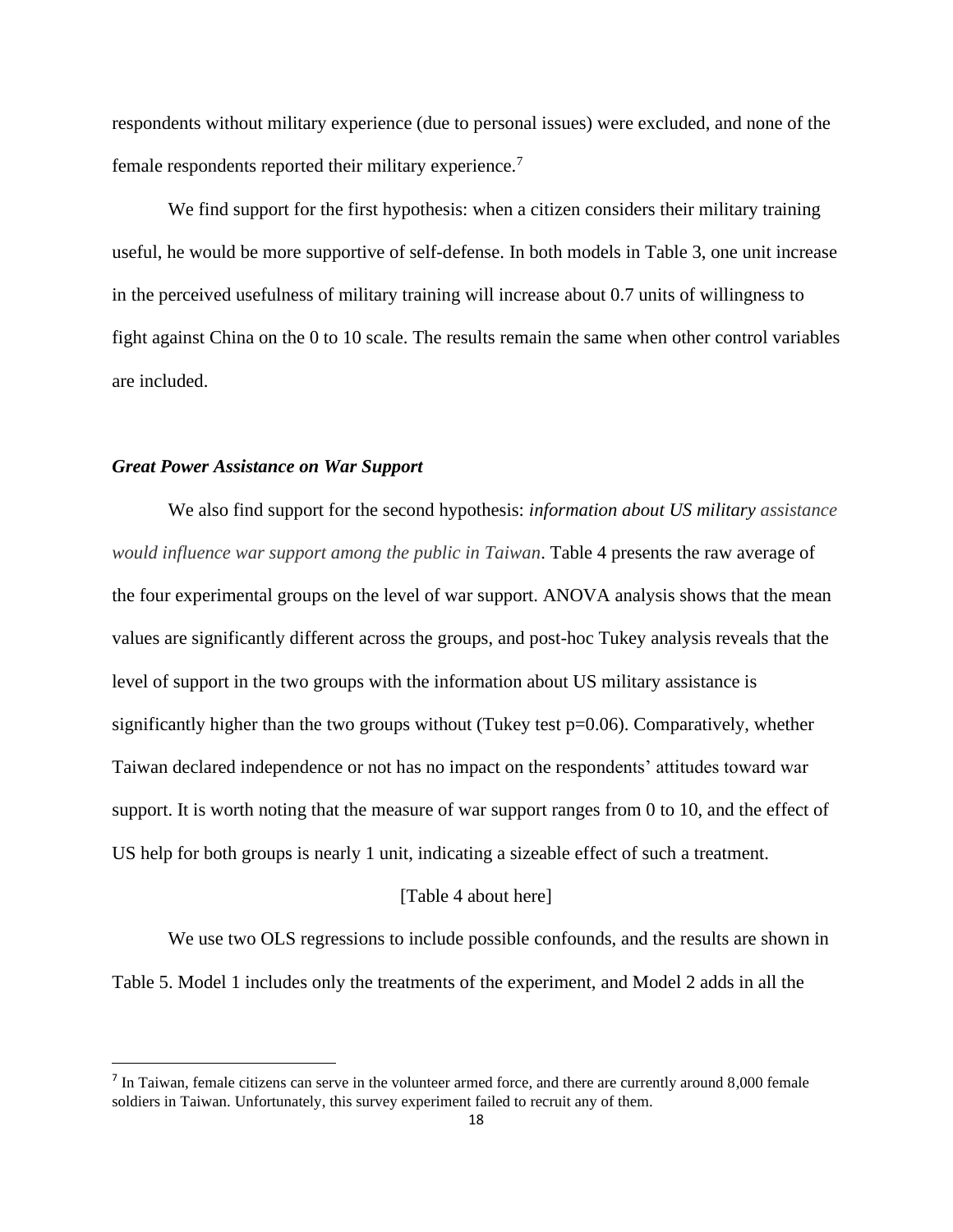controls, including two party identification dummies, Pan-Blue (respondents who support Kuomintang, the New Party, the People First Party; these parties are known for supporting unification with China) and Pan-Green (respondents who support the Democratic Progressive Party, the Taiwan Solidarity Union, and the New Power Party; these parties are known for supporting independence for Taiwan), shengi (whether one of the respondents' parents were from China after 1945), gender (Female), age, education, and income level.

The effect of the information of US military involvement is positively significant in both Models 1 and 2. Information about US military assistance to Taiwan could, on average, lead to a 0.77-point increase among the public's willingness to fight China on a 0 to 10 scale, equivalent to a 7% increase. Meanwhile, Taiwan declaring independence is non-significant in both models, and controlling for confounds does not change our findings.<sup>8</sup>

## [Table 5 about here]

To illustrate the effect of the two treatments, Figure 1 shows the simulation results based on Model 2 in Table 5. The variance-covariance matrix was sampled 200 times and then was used to estimate the variance of the effects of the two treatments, controlling all other variables at the mean values. The error-bars show a 95% of the distribution of the simulations. The figure indicates that US assistance increases Taiwanese citizens' willingness to fight against China's invasion.

#### [Figure 1 about here]

<sup>&</sup>lt;sup>8</sup> Among the control variables, Pan-Green is positively and significantly correlated with the willingness to fight, while shengi shows a negative correlation with the dependent variable. The result is not surprising given the context of Taiwan politics, but it once again indicates the dependent variable's validity.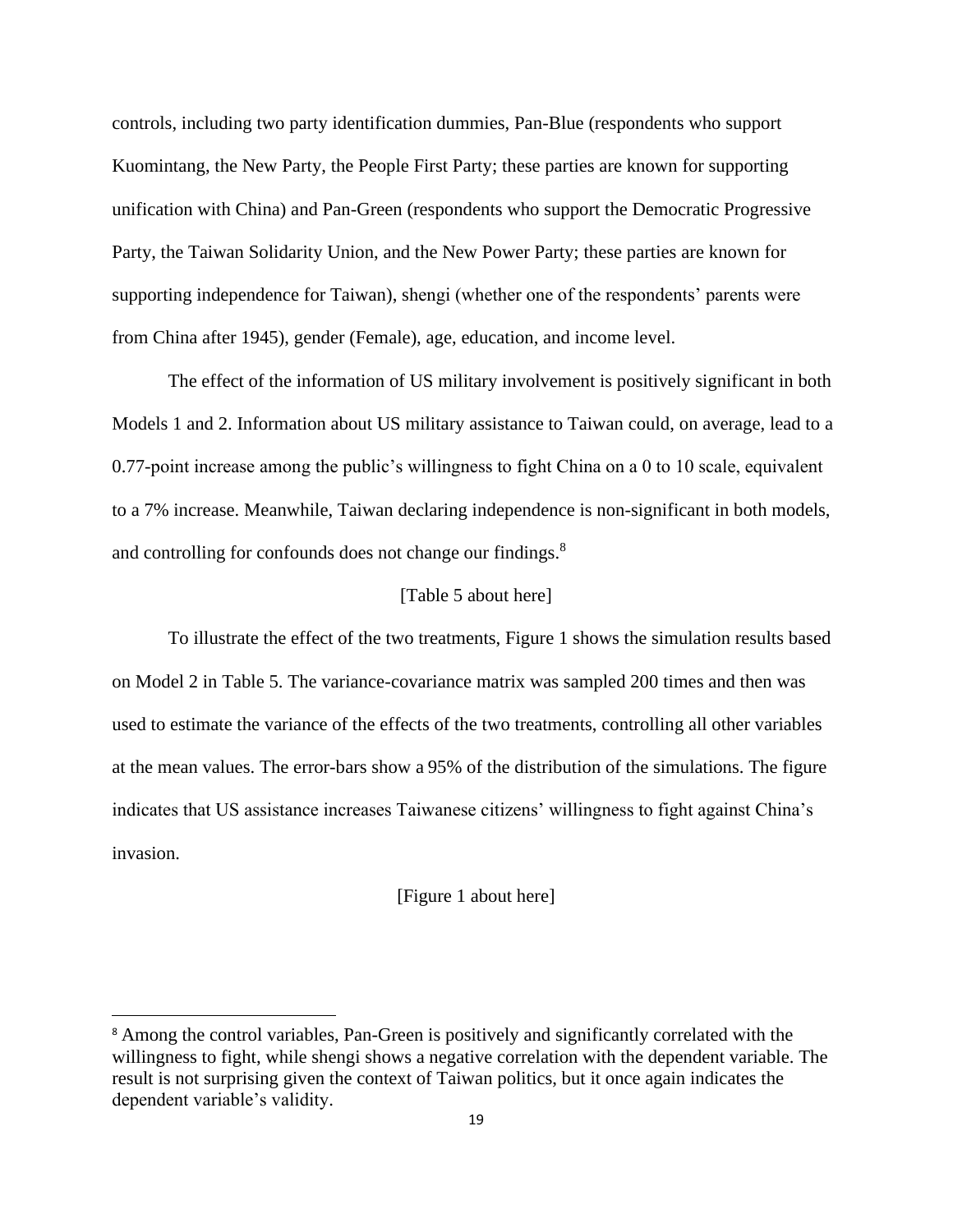## *Information of US Assistance on Taiwanese Casualty Tolerance*

Table 6 presents several models examining the third hypothesis on the influence of military assistance on casualty tolerance among citizens in Taiwan. The DV, casualty tolerance, is coded from 1 (0 people) to 6 (more than 50000 people). Models 1 and 2 treat this variable as a continuous variable and are estimated through OLS regression, while models 3 and 4 treat it as ordinal and apply ordinal logistic models. The same set of control variables in Table 4 is included. The result shows that US military assistance did not influence the public's perception of battle deaths.

Table 7 shows the distribution of Taiwanese casualty tolerance by four experimental groups. Although US involvement did not influence public perception of causality tolerance in Taiwan, it creates a sizable change in higher casualties' tolerance. For example, in the scenario where the US will assist when Taiwan proclaims independence, the percentage of the public willing to sustain 500 and more casualties increased by 7%, compared to the same scenario without US military assistance. Similarly, in the scenario where the US gets involved when China breaks the status quo, the percentage of the public willing to sustain 500 and more casualties increased by 3%, compared to the same scenario without US military assistance.

#### [Table 6 about here]

Additional post-hoc analyses shown in Table 7 below help us further evaluate if the public in Taiwan is casualty phobic. The analysis shows that citizens in Taiwan do not show a clear sign of casualty phobia, as the most selected category of acceptable battle deaths is over 50,000 deaths (32.2%). In other words, the public in Taiwan is willing to sustain a high level of casualties before reducing war support. The public in Taiwan is, comparatively, less sensitive to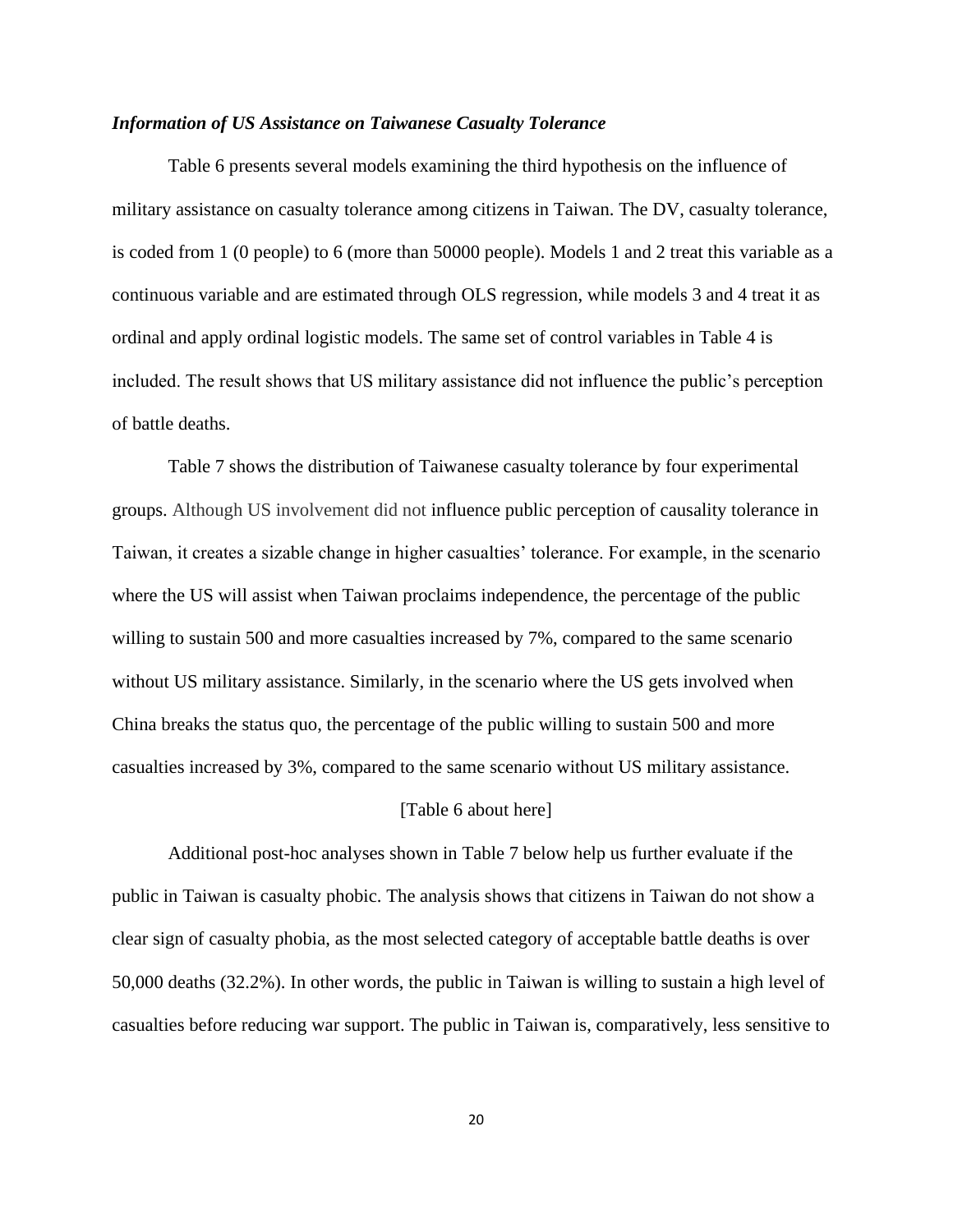battle deaths when compared with their American counterparts: only 11% of the public chose 50,000 when support for the Iraq War was still high in 2003 (Gelpi, Feaver, and Reifler 2006).

But there is also evidence to suggest the contrary. In the same table, although the option of over 50,000 deaths is the most popular one (32%), another 20% of the respondents choose 0 death, meaning that a large segment of the population in Taiwan is averse to war casualties – they would not be able to tolerate any death in a war. Taken together, this finding confirms research that suggests battle deaths and war support does follow a linear relationship (Berinsky 2007).

# [Table 7 about here]

# **Discussion and Conclusion**

War support in NWNM states is a novel inquiry in the war support literature. Our experiment in Taiwan shows that unlike citizens in Western democracies, a positive perception of military training leads to higher war support among citizens. We also find evidence of the critical role a great power could play in shaping war support among the public in NWNM states. In the case of Taiwan, information about the United States coming to help Taiwan in a war with China boost war support to a great extent, although such information does not motivate the public to accept a higher level of battle deaths. Our work demonstrates that studying war support in NWNM states is a promising venue as it could yield innovative findings and contribute to the diversity of the literature.

Despite the theoretical and empirical contributions, our study has clear limitations. While we maintain that the reasons that make NWNM cases from traditional war support cases – proximity to war and great power assistance – are common, our hypotheses and finings drawing from one country and one conflict scenario should be taken with a grain of salt when thinking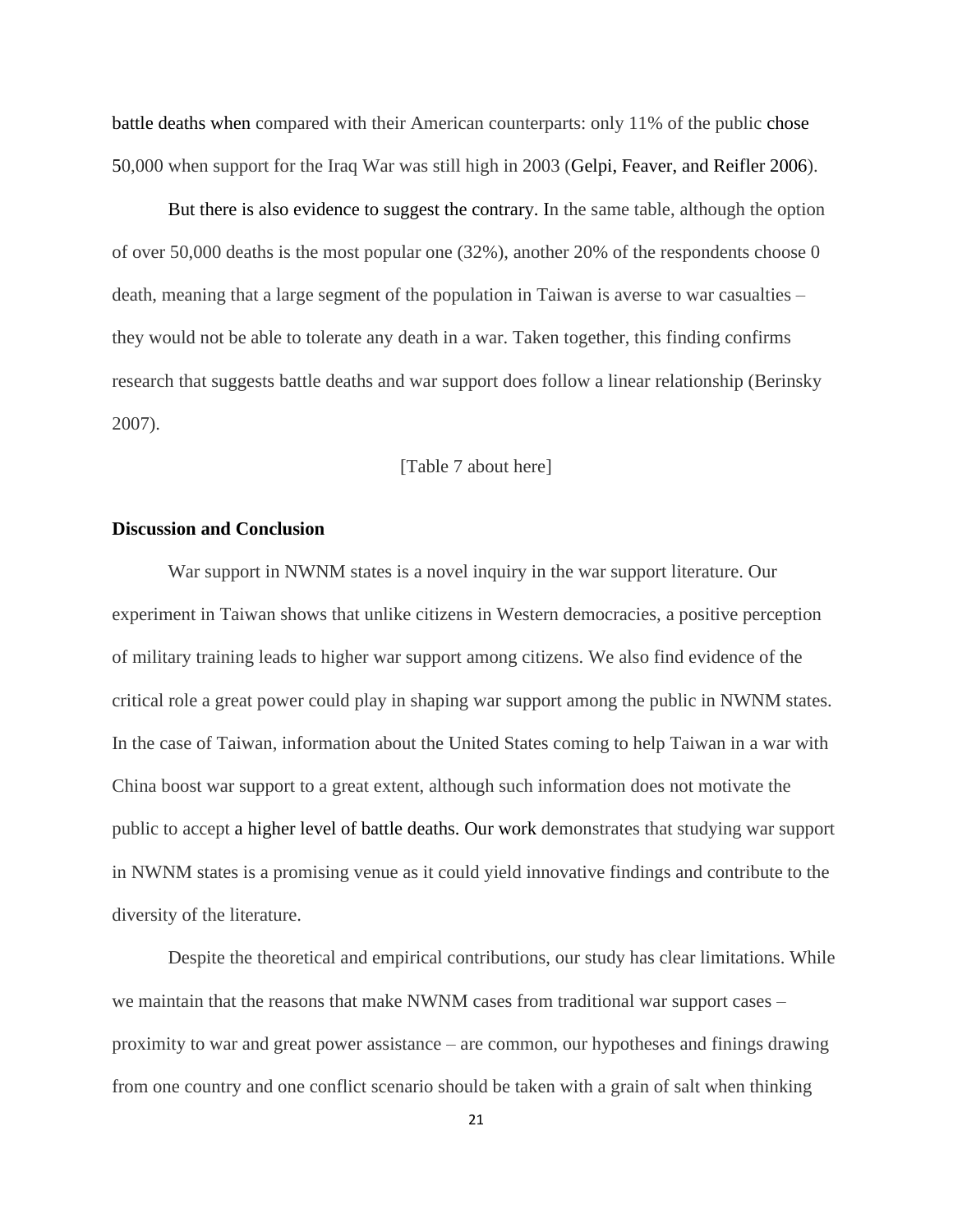about other NWNM cases. Let us be clear about our contributions. We are not providing a general framework for how citizens in NWNM cases would react in terms of war support. Instead, through the case of Taiwan, we suggest that NWNM states are worth studying, considering the different contexts and backgrounds they have to offer. Now that we have established the value of such an investigation, scholars should have more confidence in broadening the scope to include more countries and other nuances that might also play a role in the war support literature.

Our findings speak to existing war support literature in a number of ways. First, contrary to the conventional wisdom that conscription reduces war support (Wallace 2017; Horowitz and Levendusky 2011; Gartner 2008; Vasquez 2005; Moskos 1970), we find that it is possible that some citizens in NWNM states might approach mandatory military training in a positive light when it well-prepares them for combat. Second, our findings raise a number of questions regarding casualty sensitivity. Although we have primitive evidence suggesting that citizens in Taiwan could be tolerant of high casualties, we find that a significant portion of respondents considered only zero battle death to be acceptable in our survey. Clearly, it takes further research to tease out the mechanisms and conditions for casualty sensitivity among the citizens in NWNM states.

Our findings also allow us to think about alliances differently during the onset of war. For Western cases, assistance from allies and international organizations boost war support for reasons such as increasing the legitimacy of the operations and burden-sharing the costs involved (Chapman 2007; Page and Bouton 2008; Holsti 2009). For NWNM states, the involvement of allies, especially great powers, can be for other reasons such as offering protection, as in the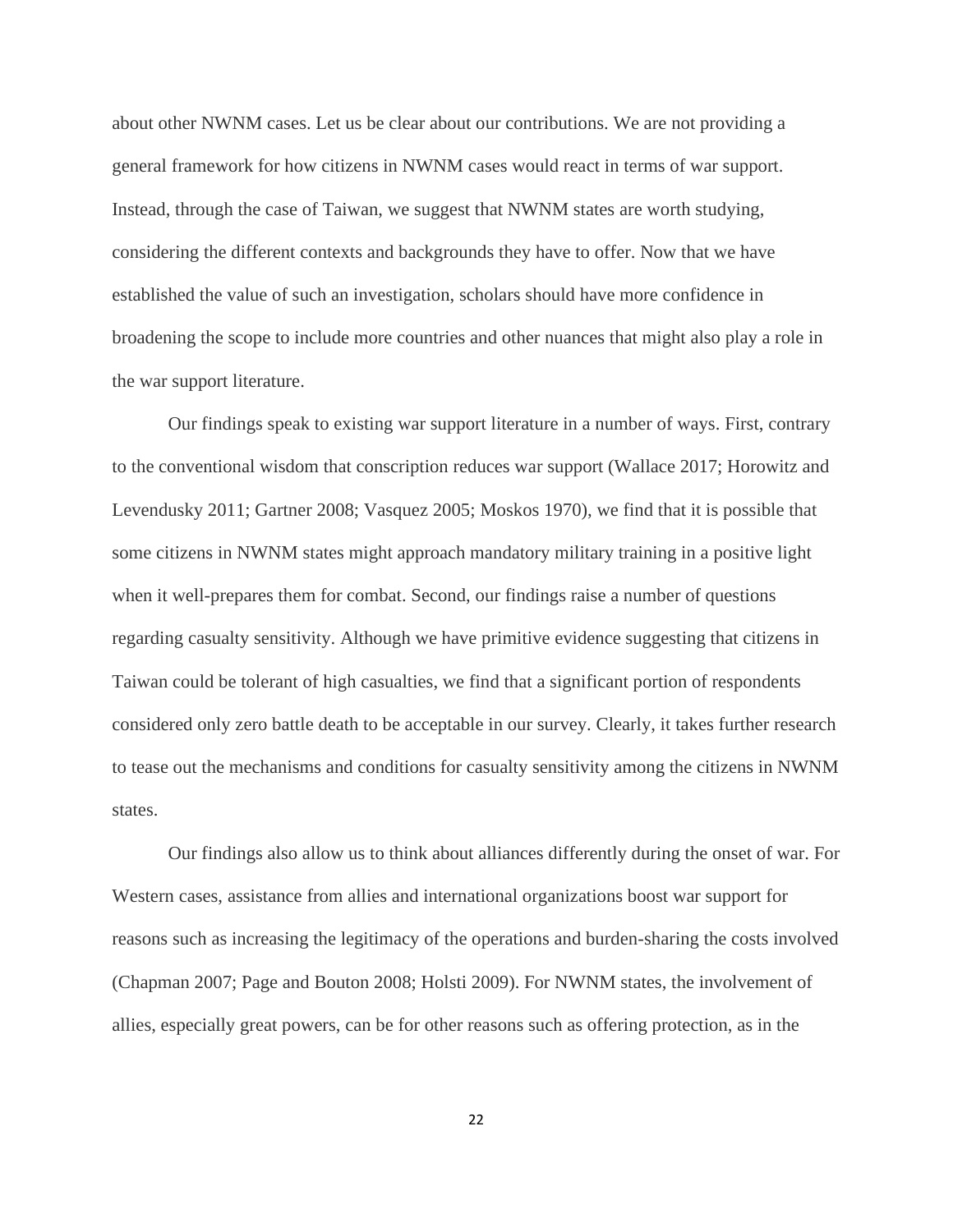cases of Taiwan. Future research could design experiments to ascertain which explanation holds the most power in explaining war support in NWNM states.

Lastly, our research also generates two critical policy implications. For US-Taiwan relations, our study comports with the conventional wisdom that the US promise to help defend Taiwan should increase war support among citizens in Taiwan – it is the most important factor for keeping China at bay. Our study also suggests that Taiwan could further increase its deterrence against Chinese invasion by committing to military programs that are deemed valuable and effective among citizens.

## **References**

- Althaus, Scott L., Brittany H. Bramlett, and James G. Gimpel. 2012. "When War Hits Home: The Geography of Military Losses and Support for War in Time and Space." *Journal of Conflict Resolution* 56 (3): 382–412.
- Appleby, R. Scott, Richard Cizik, and Thomas Wright. 2010. Engaging Religious Communities Abroad: A New Imperative for US Policy: Report of the Task Force on Religion and the Making of US Foreign Policy. Chicago Council on Global Affairs.
- Baum, Matthew. 2004. "Circling the Wagons: Soft News and Isolationism in American Public Opinion." *International Studies Quarterly* 48: 313–38.
- Baum, Matthew A., and Tim Groeling. 2010. "Reality Asserts Itself: Public Opinion on Iraq and the Elasticity of Reality." *International Organization* 64 (03): 443–79
- Berinsky, Adam J. 2007. "Assuming the Costs of War: Events, Elites, and American Public Support for Military Conflict." *Journal of Politics* 69 (4): 975–97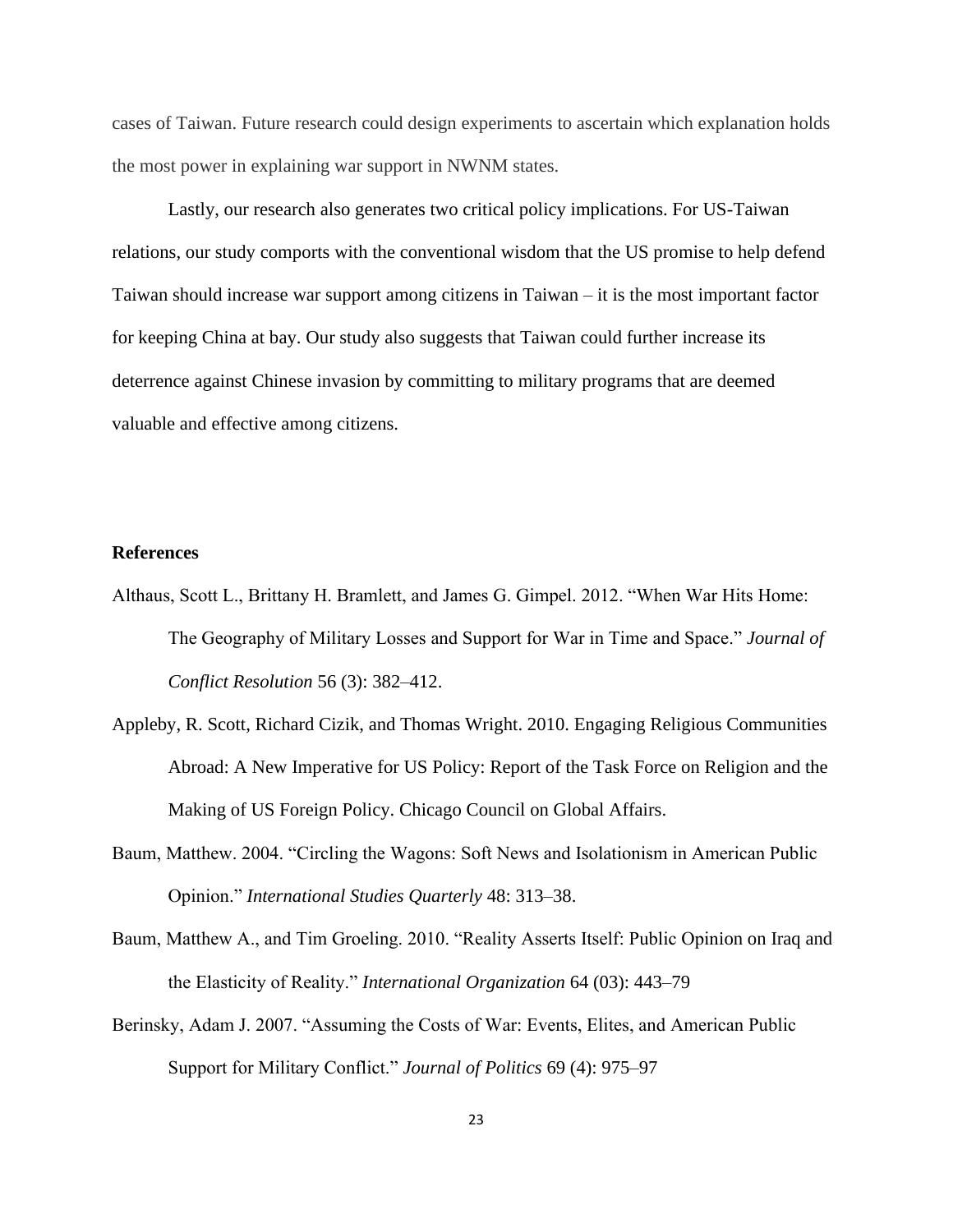- Brewer, Paul R, and Marco R. Steenbergen. 2002. "All Against All: How Beliefs about Human Nature Shape Foreign Policy Opinions." *Political Psychology* 23: 39-58.
- Brody, Richard A. 1991. Assessing the President: The Media, Elite Opinion and Public Support. Stanford University Press: Stanford.
- Chanlett-Avery, Emma, and Weston S. Konishi. 2009. "The Changing US-Japan Alliance: Implications for US Interests." Library of Congress Washington DC Congressional Research Service.
- Chase, Michael S. 2008. "Taiwan's Arms Procurement Debate and the Demise of the Special Budget Proposal: Domestic Politics in Command." *Asian Survey* 48 (4): 703–724.
- Conover, Pamela Johnston, and Virginia Sapiro. 1993. "Gender, Feminist Consciousness, and War." *American Journal of Political Science* 37 (4): 1079–1099.
- Envall, H. D. P., and Kerri Ng. 2015. "The Okinawa 'Effect' in US–Japan Alliance Politics." *Asian Security* 11 (3): 225–241.
- Flores-Macias, Gustavo A., and Sarah E. Kreps. 2008. "Political Parties at War: A Study of American War Finance, 1789–2010." *American Political Science Review* 107 (4): 833– 48.
- Flores-Macías, Gustavo A., and Sarah E. Kreps. 2015. "Borrowing Support for War: The Effect of War Finance on Public Attitudes toward Conflict." *Journal of Conflict Resolution*

Holsti, Ole R. 1996. Public Opinion and American Foreign Policy. Cambridge University Press.

Conscription and Mass Support for Warfare." *Journal of Politics* 73 (2): 524–534.

- Horowitz, Michael C., and Matthew S. Levendusky. 2011. "Drafting Support for War:
- Gartner, Scott Sigmund, and Gary M. Segura. 1998. "War, Casualties, and Public Opinion." *Journal of Conflict Resolution* 42 (3): 278–300.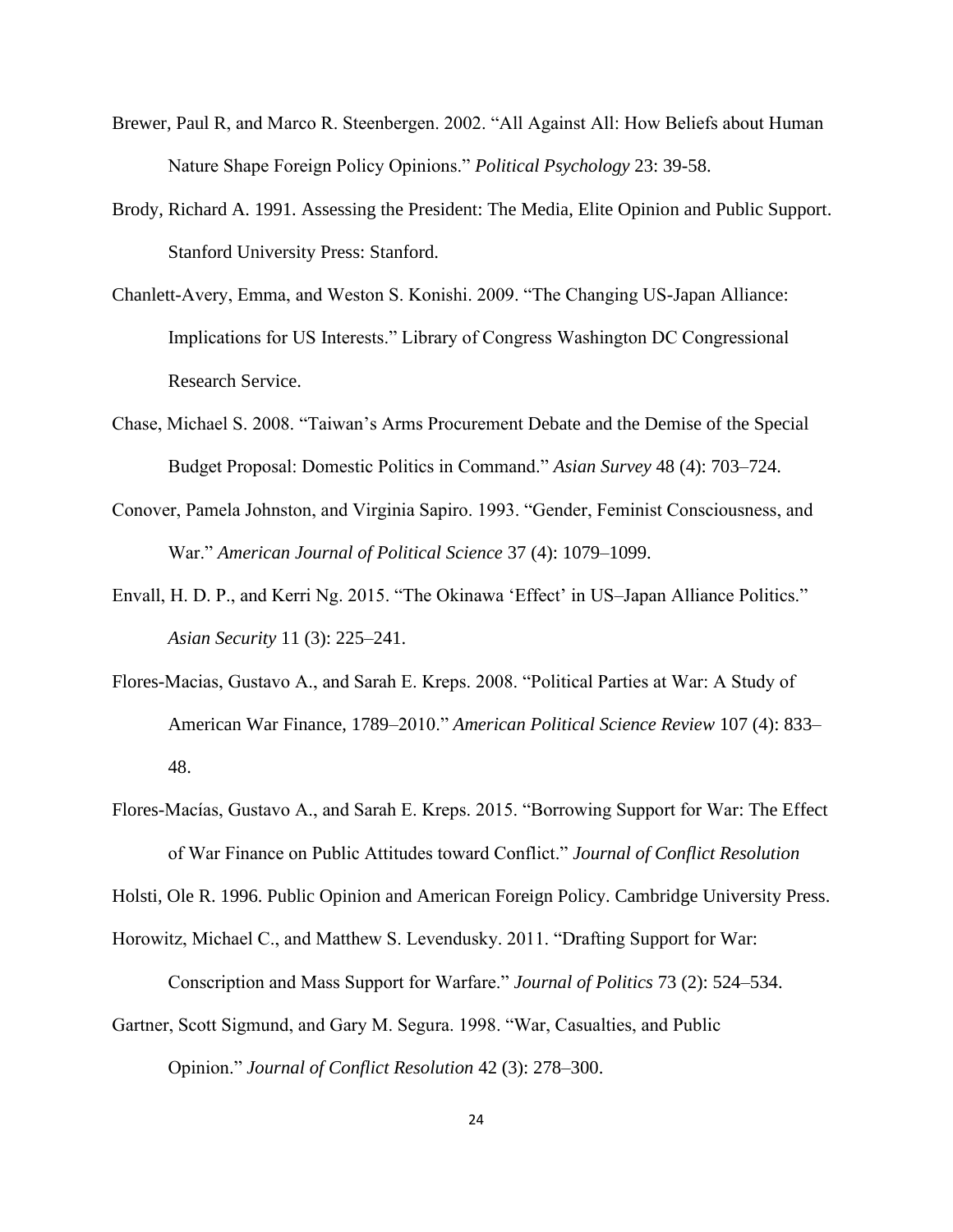- Gelpi, Christopher, Peter D. Feaver, and Jason Reifler. 2006. "Success Matters: Casualty Sensitivity and the War in Iraq." *International Security* 30 (3): 7–46.
- Gómez, Á., Brooks, M. L., Buhrmester, M. D., Vázquez, A., Jetten, J., & Swann, W. B., Jr. (2011). On the nature of identity fusion: Insights into the construct and a new measure. *Journal of Personality and Social Psychology*, 100, 918 –933
- Grieco, Joseph M., Christopher Gelpi, Jason Reifler, and Peter D. Feaver. 2011. "Let's Get a Second Opinion: International Institutions and American Public Support for War1." *International Studies Quarterly* 55 (2): 563–83.
- Herrmann, Richard K., Pierangelo Isernia, and Paolo Segatti. 2009. "Attachment to the Nation and International Relations: Dimensions of Identity and Their Relationship to War and Peace." *Political Psychology* 30 (5): 721–754.
- Kim, Jinwung. 2004. "Ambivalent Allies: Recent South Korean Perceptions of the United States Forces Korea (USFK)." *Asian Affairs: An American Review* 30 (4): 268–285.
- Komiya Y, Miyagawa M and Tago A (2018) Public opinion and foreign policy: The effect of information stimulus on levels of support for foreign aid and coalition withdrawal. In: Tadokoro M, Egashira S and Yamamoto K. (eds), Emerging Risks in a World of Heterogeneity. Evolutionary Economics and Social Complexity Science, Vol 10. Singapore: Springer, pp.135–155
- Kriner, Douglas L., and Francis X. Shen. 2014. "Reassessing American Casualty Sensitivity: The Mediating Influence of Inequality." *Journal of Conflict Resolution* 58 (7): 1174–1201.
- Kriner DL, Shen FX (2013) Reassessing American casualty sensitivity: the mediating influence of inequality. *Journal of Conflict Resolution* 58(7):1174–1201.
- Labs, Eric J. 1992. "Do Weak States Bandwagon?" *Security Studies* 1 (3): 383–416.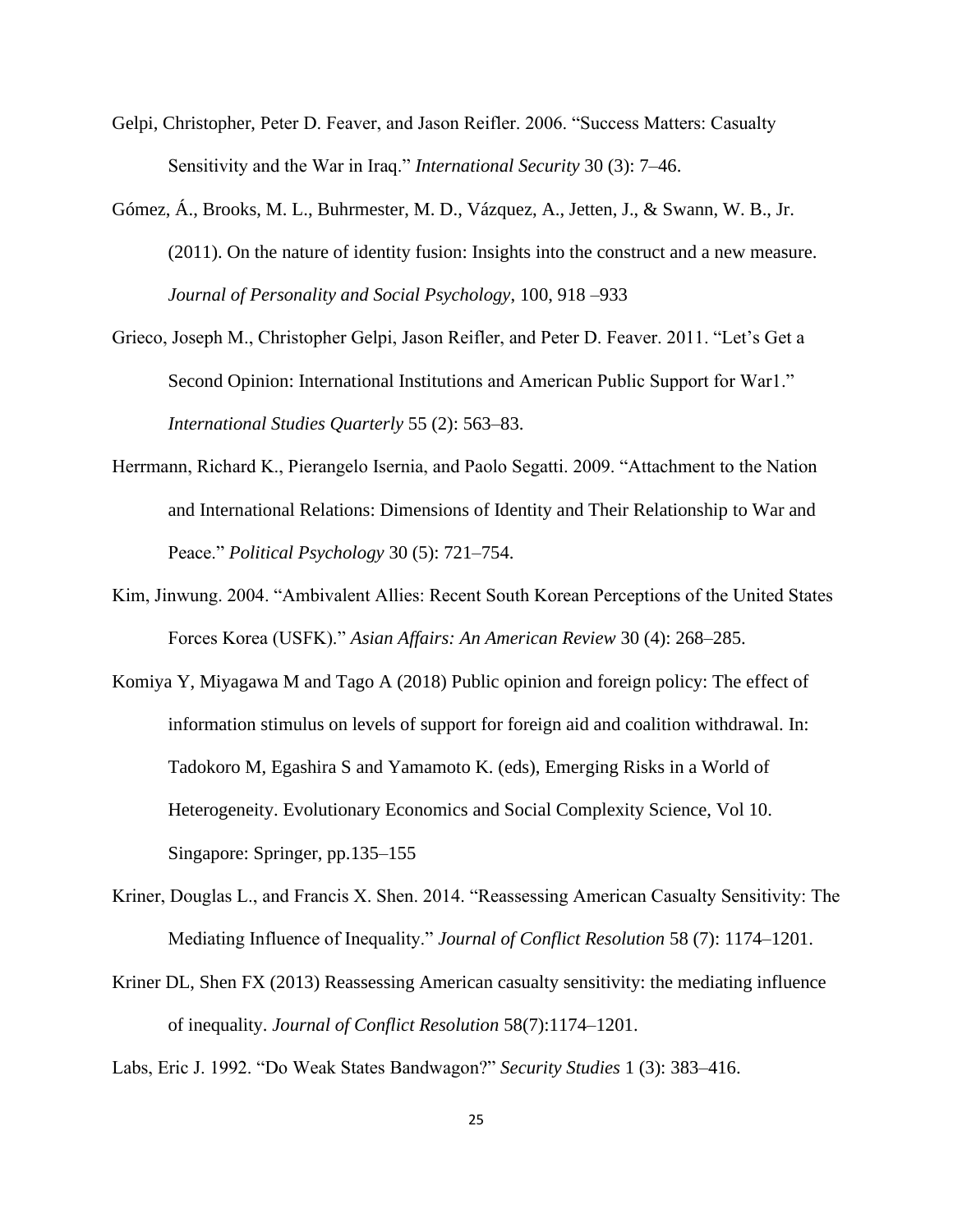- Lis, Piotr 2018. "Fatality Sensitivity in Coalition Countries: Factors shaping British, Polish and Australian public opinion on the Iraq war' *Central European Journal of International and Security Studies*, vol 12, no. 1, pp. 90-118.
- Jentleson, Bruce W. 1992. "The Pretty Prudent Public: Post Post-Vietnam American Opinion on the Use of Military Force." *International Studies Quarterly* 36 (1): 49–73.
- Jentleson, Bruce W., and Rebecca L. Britton. 1998. "Still Pretty Prudent Post-Cold War American Public Opinion on the Use of Military Force." *Journal of Conflict Resolution* 42 (4): 395–417.
- Kull, Steven. 1995. "What the Public Knows That Washington Doesn't." *Foreign Policy*, 102– 15.
- Kim, Jinwung. 2004. "Ambivalent Allies: Recent South Korean Perceptions of the United States Forces Korea (USFK)." *Asian Affairs: An American Review* 30 (4): 268–285.
- Midford, Paul. 2011. Rethinking Japanese Public Opinion and Security. California: Stanford University Press.
- Moskos, Charles. 1970. The American Enlisted Man: The Rank and File in Today's Military. New York: Russell Sage Foundation.
- Machiavelli, Niccolo. 1985. The Prince. Trans. H. Mansfield. Chicago: University of Chicago Press.
- Mueller, John E. 1971. "Trends in Popular Support for the Wars in Korea and Vietnam." *American Political Science Review* 65 (02): 358–75.
- Nincic, Miroslav. 1997. "Domestic Costs, the U.S. Public, and the Isolationist Calculus." *International Studies Quarterly* 41: 593–609.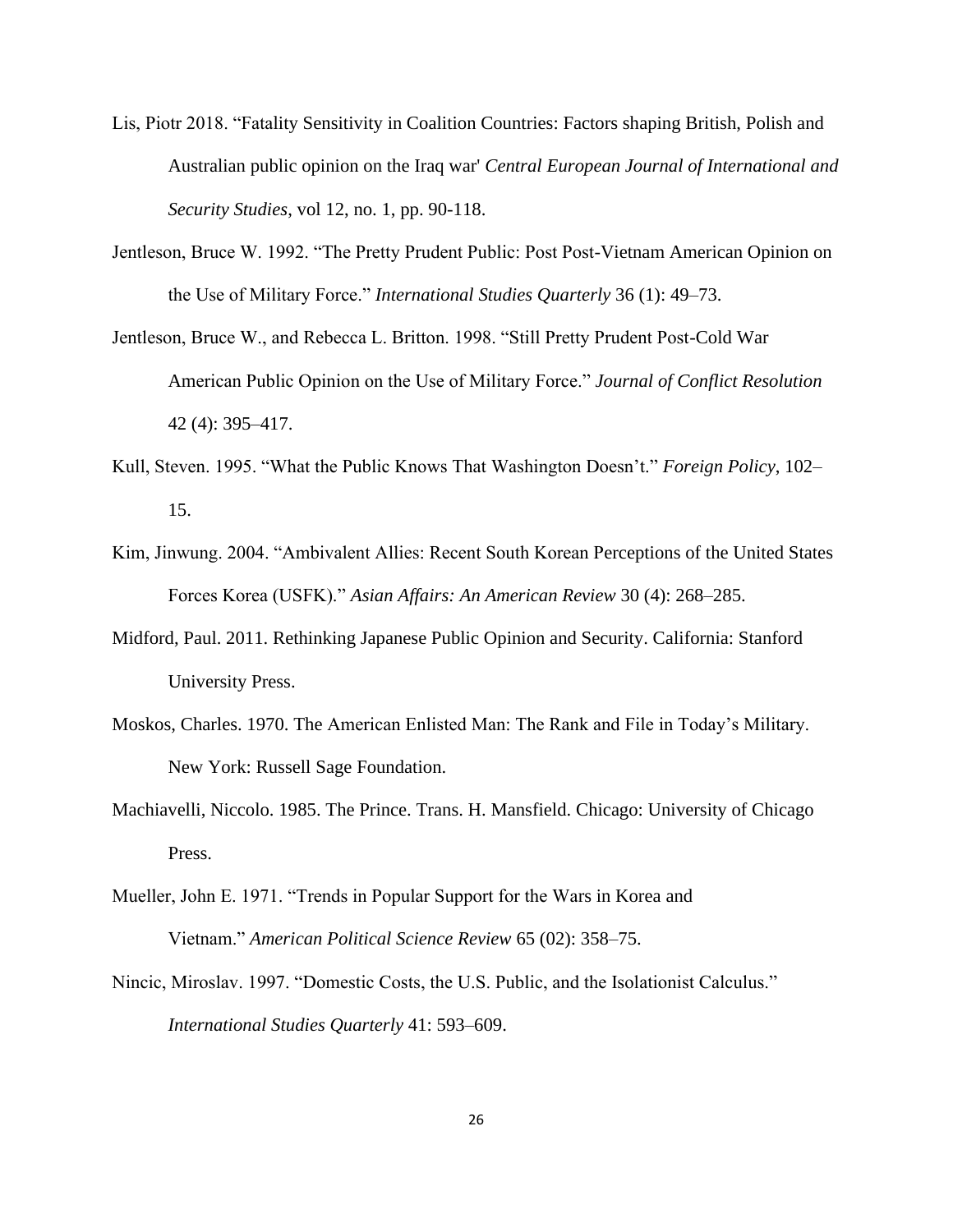- Page, Benjamin I., and Marshall M. Bouton. 2008. The Foreign Policy Disconnect: What Americans Want from Our Leaders but Don't Get. University of Chicago Press.
- Rielly, John E. 1995. American Public Opinion and US Foreign Policy, 1995. Chicago Council on Foreign Relations.
- Schoen, Harald. 2007. "Personality traits and foreign policy attitudes in German public opinion." *Journal of Conflict Resolution* 51(3), 408–430.
- Shou, A., Brundtland, A. O., 1971. Small State in International Relations. Stockholm: Almqvist & Wiksell.
- Swann, W. B., Jr., Gómez, Á., Seyle, C. D., Morales, J. F., & Huici, C. (2009). Identity fusion: The interplay of personal and social identities in extreme group behavior. *Journal of Personality and Social Psychology*, 96, 995–1011.
- Swann, W., M. Buhrmester, Á. Gómez, J. Jetten, B. Bastian, A. Vázquez, and A. Zhang. 2014. What makes a group worth dying for? identity fusion fosters perception of familial ties, promoting self-sacrifice. *Journal of Personality and Social Psychology* 106:912–926.
- Swann, W. B., Jr., Gómez, Á., Huici, C., Morales, F., & Hixon, J. G. (2010). Identity fusion and self-sacrifice: Arousal as catalyst of progroup fighting, dying and helping behavior. Journal of Personality and Social Psychology, 99, 824 – 841.
- Tanaka, Seiki, Atsushi Tago, and Kristian Skrede Gleditsch. 2017. "Seeing the Lexus for the Olive Trees? Public Opinion, Economic Interdependence, and Interstate Conflict." *International Interactions* 43 (3): 375–396.
- Tago, Atsushi. 2005. "Determinants of Multilateralism in US Use of Force: State of Economy, Election Cycle, and Divided Government." *Journal of Peace Research* 42 (5): 585–604.
- Tago, Atsushi. 2009. "When Are Democratic Friends Unreliable? The Unilateral Withdrawal of Troops from the Coalition of the Willing'." *Journal of Peace Research* 46 (2): 219–234.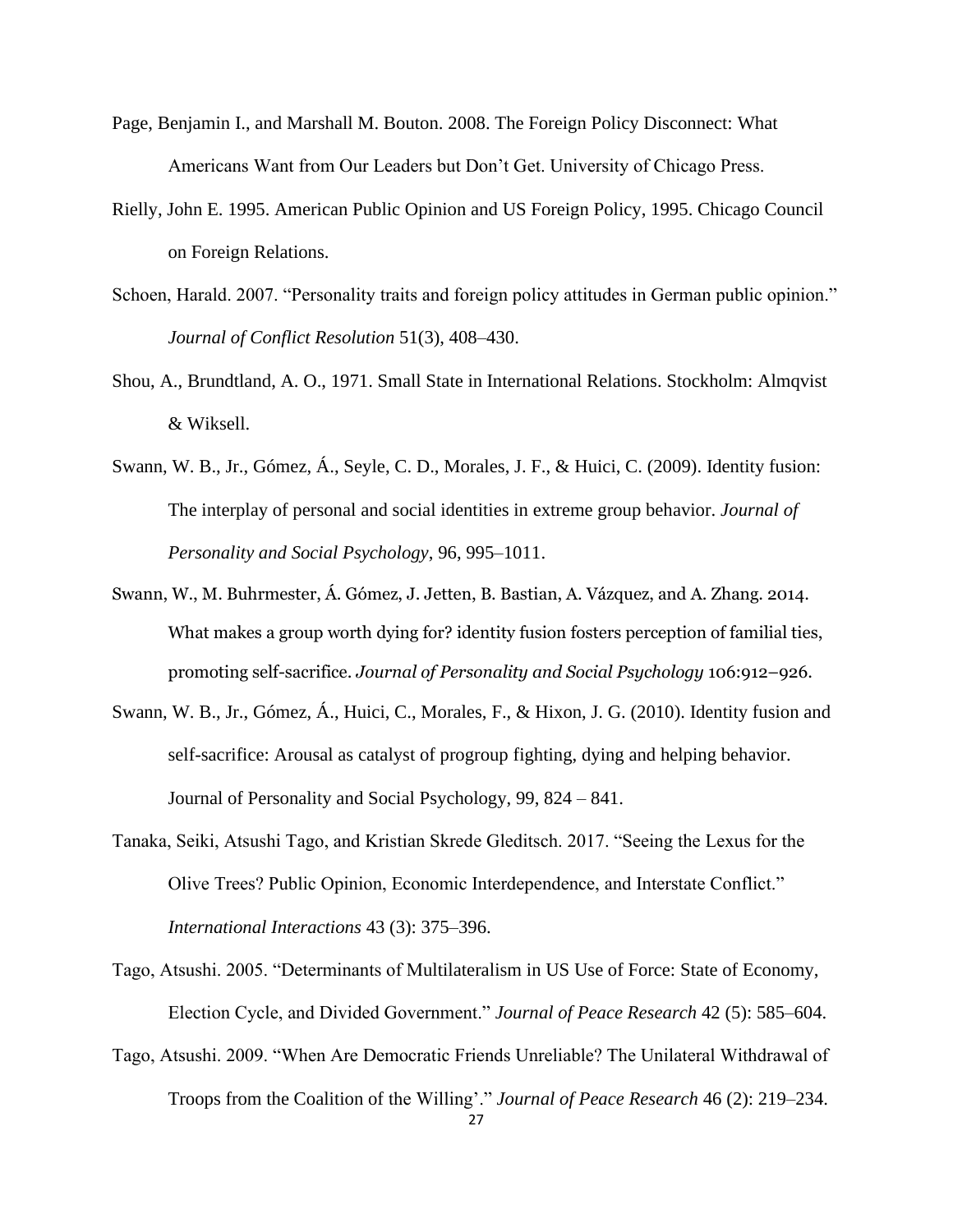- Tago, Atsushi. 2014. "Too Many Problems at Home to Help You: Domestic Disincentives for Military Coalition Participation." *International Area Studies Review* 17 (3): 262–278.
- Tomz, Michael R., and Jessica LP Weeks. 2013. "Public Opinion and the Democratic Peace." *American Political Science Review* 107 (4): 849–865.

Waltz, Kenneth N. 1979. Theory of International Politics. Reading, Mass.: Addison-Wesley.

- Sobel, Richard. 1997. "America's Place in a Changing World." *Public Perspective* 8: 38–40.
- Vasquez, Joseph. 2005. ''Shouldering the Soldiering: Democracy, Conscription, and Military Casualties.'' *Journal of Conflict Resolution* 49 (6): 849–73.
- Yeh, Yao-Yuan, and Charles K.S. Wu. 2021. "When War Hits Home: Taiwanese Public Support for War of Necessity*." International Relations of the Asia-Pacific* 21 (2): 265-293.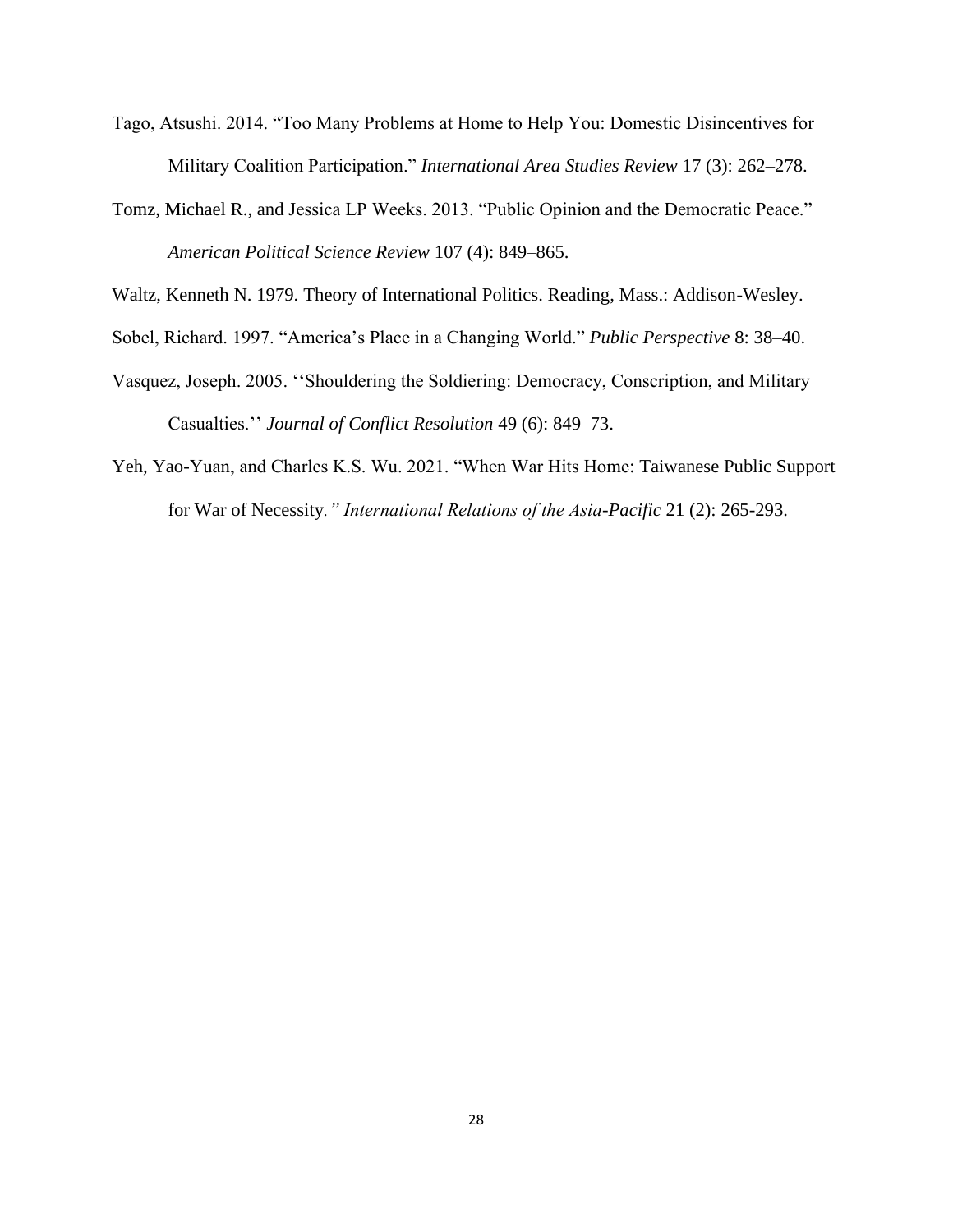| Table 1. Background of subjects participated in the in-depth interview |        |     |               |                               |                              |  |  |  |
|------------------------------------------------------------------------|--------|-----|---------------|-------------------------------|------------------------------|--|--|--|
| <b>Subject No.</b>                                                     | Gender | Age | <b>Degree</b> | <b>Major</b>                  | <b>Political Orientation</b> |  |  |  |
|                                                                        | Male   | 28  | College       | Library                       | Pan-Green                    |  |  |  |
|                                                                        | Male   | 35  | College       | Law                           | None                         |  |  |  |
|                                                                        | Male   | 41  | Master        | <b>Electrical Engineering</b> | Pan-Green                    |  |  |  |
|                                                                        | Female | 24  | 2yr College   | Accounting                    | Pan-blue                     |  |  |  |
|                                                                        | Female | 31  | Master        | Physical Health               | Pan-Green                    |  |  |  |
|                                                                        | Female | 58  | <b>PhD</b>    | <b>Computer Science</b>       | Pan-blue                     |  |  |  |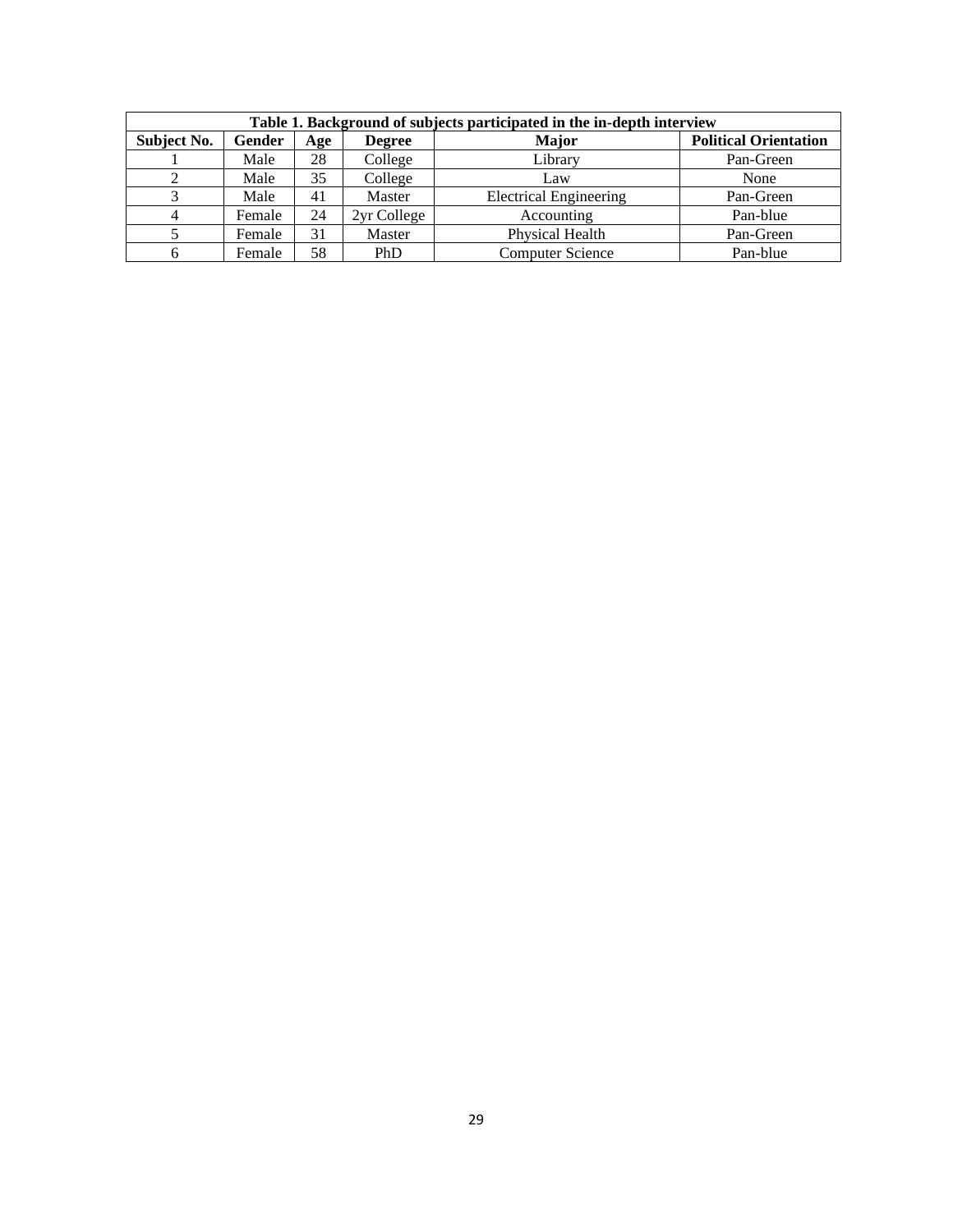| Gender                | Male                       | 543 (54.3%) |
|-----------------------|----------------------------|-------------|
|                       | Female                     | 458 (45.8%) |
| Age                   | $20 - 29$                  | 184 (18.4%) |
|                       | $30 - 39$                  | 326 (32.6%) |
|                       | $40 - 49$                  | 274 (27.4%) |
|                       | $50 - 59$                  | 150 (15.0%) |
|                       | $60$ up                    | 65(6.5%)    |
| Education             | <b>Elementary or None</b>  | $3(0.3\%)$  |
|                       | Middle School              | $4(0.4\%)$  |
|                       | Senior High                | 124 (12.4%) |
|                       | Junior College             | 182 (18.2%) |
|                       | College and up             | 688 (68.8%) |
| <b>Monthly Family</b> | <b>Below NTD \$20,000</b>  | 45 (4.5%)   |
| <b>Income</b>         | \$20,000~\$50,000          | 223 (22.3%) |
|                       | \$50,000~\$80,000          | 347 (34.7%) |
|                       | \$80,000~\$150,000         | 286 (28.6%) |
|                       | \$150,000 and above        | 90 (9.0%)   |
| Party Identity        | Pan-Blue                   | 394 (39.4%) |
|                       | Pan-Green                  | 483 (48.3%) |
|                       | None                       | 124 (12.4%) |
| Ethnicity (Father's   | Mainlander                 | 144 (14.4%) |
| <i>origin</i> )       | Non-mainlander             | 857 (85.7%) |
| National Identity     | <b>Exclusive Taiwanese</b> | 522 (52.2%) |
|                       | ID                         | 450 (45.0%) |
|                       | Dual ID                    |             |

Table 2. Descriptive Analysis of the PollcracyLab subject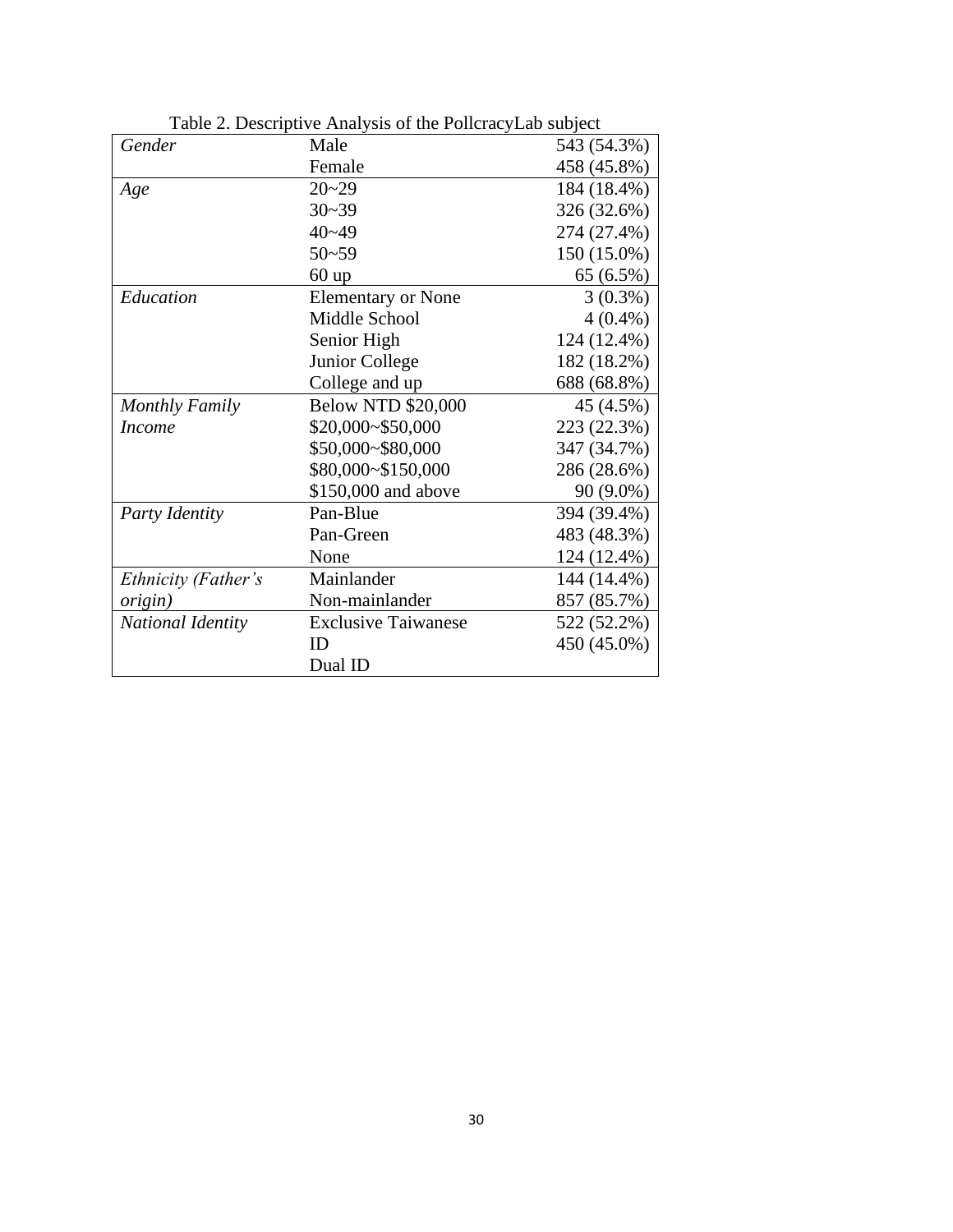| War Support            |            | Model 1 |             | Model 2 |
|------------------------|------------|---------|-------------|---------|
|                        | Coeff.     | s.e.    | Coeff.      | s.e.    |
| Independence           | 0.139      | (0.388) | 0.106       | (0.381) |
| <b>US</b> Involvement  | $0.952***$ | (0.389) | $0.829***$  | (0.380) |
| Learning               | $0.678***$ | (0.156) | $0.766***$  | (0.154) |
| <b>Boss</b>            | $-0.299**$ | (0.160) | $-0.181$    | (0.159) |
| (Base: Army)           |            |         |             |         |
| Airforce               | $1.405***$ | (0.625) | $1.077**$   | (0.612) |
| Marines                | 1.101      | (0.814) | 0.469       | (0.804) |
| <b>Military Police</b> | 0.770      | (0.710) | 0.532       | (0.688) |
| <b>Navy</b>            | 0.397      | (0.844) | 0.051       | (0.815) |
| Pan-Blue               |            |         | 0.454       | (0.639) |
| Pan-Green              |            |         | $1.965***$  | (0.625) |
| Ethnicity              |            |         | $-1.810***$ | (0.571) |
| Age                    |            |         | $-0.343**$  | (0.176) |
| Education              |            |         | $-0.130$    | (0.266) |
| Income                 |            |         | $0.385**$   | (0.197) |
| Constant               | 3.794***   | (0.356) | 3.269***    | (1.553) |
| N                      |            | 407     |             | 401     |
| $R^2$                  | 0.008      |         | 0.163       |         |

Table 3: War Support and Conscription (only those who have served in the military,  $n = 436$ )

Note. Coefficients are generated through the OLS regression models with respect to the 11-point scale war support variable. Standard errors in parentheses. \*\*\*  $p < 0.01$ , \*\*  $p < 0.05$ , \*  $p < 0.1$ . Model 1 = War Support with Treatments and Military Experience. Model 2 = War Support with Treatments and Control Variables.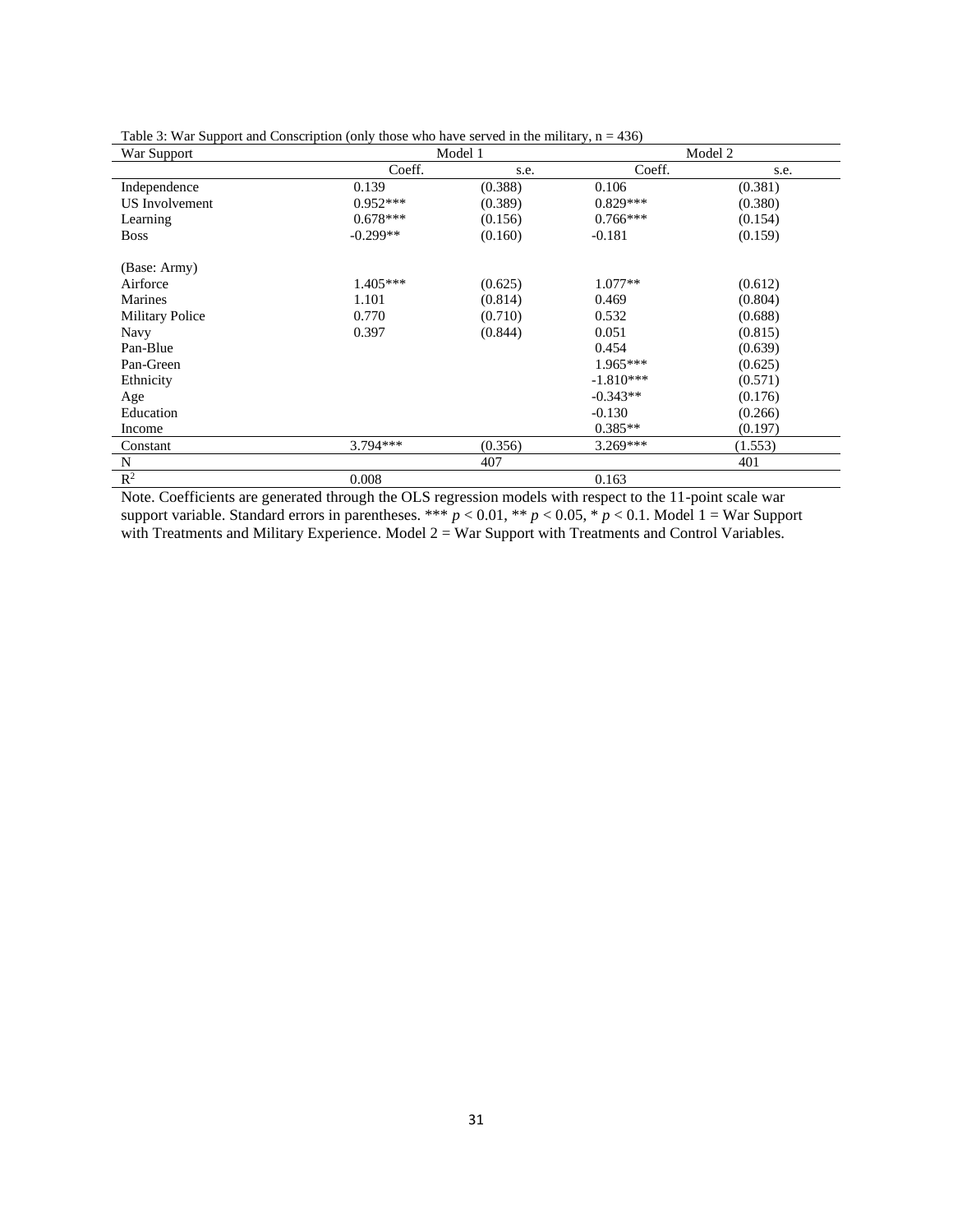| Tuble 1. Level of war support across experimental groups          |                    |                          |  |  |  |  |  |
|-------------------------------------------------------------------|--------------------|--------------------------|--|--|--|--|--|
| Willingness to fight against                                      | If Taiwan declared | If Taiwan maintained the |  |  |  |  |  |
| the invasion of China $(0 - 10)$                                  | independence       | status quo               |  |  |  |  |  |
| If US will send troops to help                                    | 4.76 <sup>a</sup>  | $4.75^{\rm a}$           |  |  |  |  |  |
| defend Taiwan                                                     | $(n = 237)$        | $(n = 245)$              |  |  |  |  |  |
| If US will not send troops to                                     | 4.09 <sup>b</sup>  | $3.94^{b}$               |  |  |  |  |  |
| help Taiwan<br>$(n = 253)$<br>$(n = 264)$                         |                    |                          |  |  |  |  |  |
| 1. ANOVA test $p = 0.016$                                         |                    |                          |  |  |  |  |  |
| 2. Group a and b significantly different in Tukey test $(p=0.06)$ |                    |                          |  |  |  |  |  |
|                                                                   |                    |                          |  |  |  |  |  |

Table 4. Level of war support across experimental groups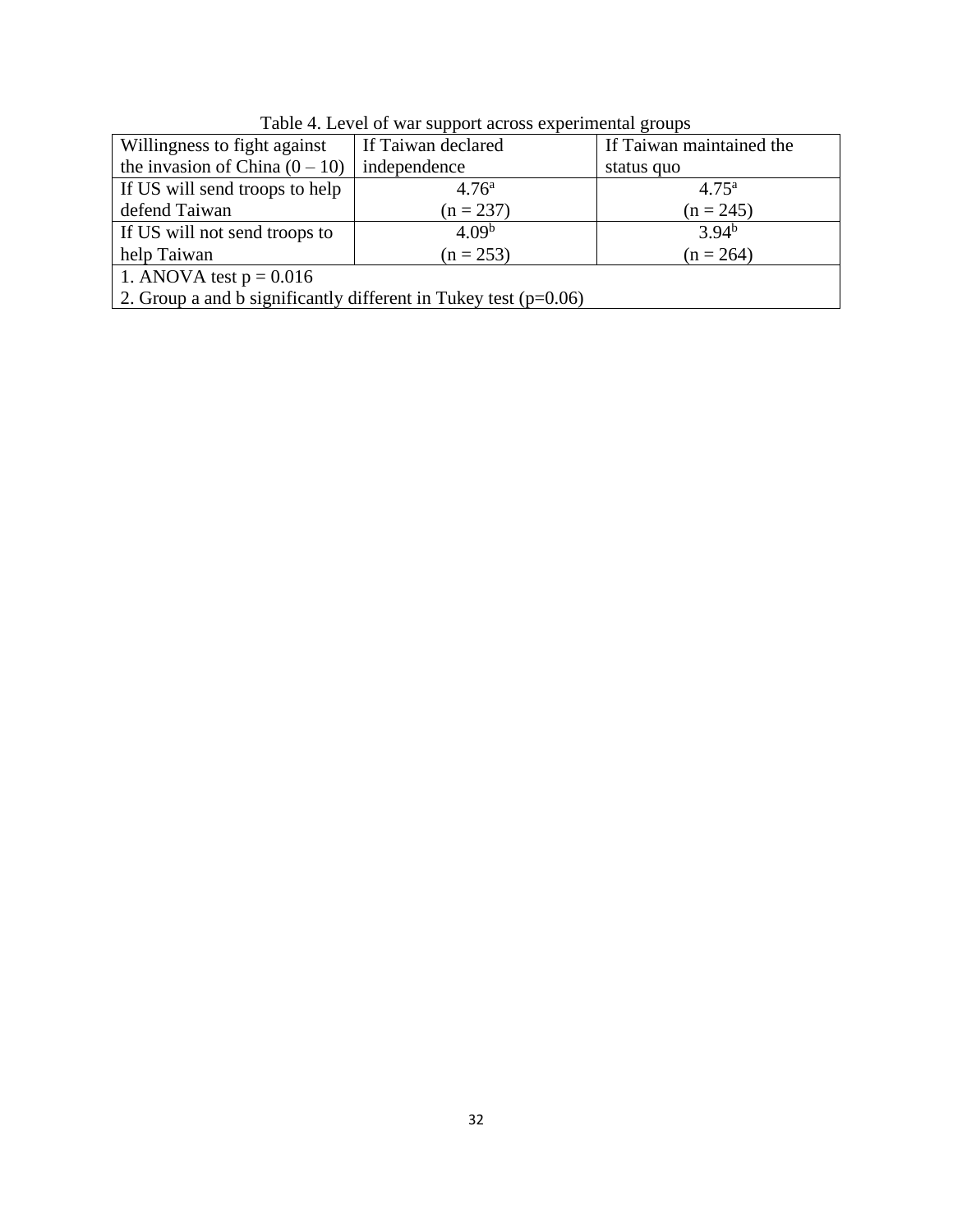| War Support               |            | Model 1 | Model 2     |         |  |
|---------------------------|------------|---------|-------------|---------|--|
|                           | Coeff.     | s.e.    | Coeff.      | s.e.    |  |
| Independence              | 0.118      | (0.249) | 0.046       | (0.243) |  |
| <b>US</b> Involvement     | $0.797***$ | (0.249) | $0.795***$  | (0.242) |  |
| Pan-Blue                  |            |         | $-0.069$    | (0.402) |  |
| Pan-Green                 |            |         | $1.262***$  | (0.388) |  |
| Shengi (Ethnicity)        |            |         | $-1.106***$ | (0.364) |  |
| Gender (Female)           |            |         | $-0.790***$ | (0.244) |  |
| Age                       |            |         | $-0.208*$   | (0.110) |  |
| Education                 |            |         | $-0.170$    | (0.176) |  |
| Income                    |            |         | 0.111       | (0.123) |  |
| Constant                  | 3.976***   | (0.211) | $5.702***$  | (1.070) |  |
| N                         |            | 888     |             | 879     |  |
| $\overline{\mathrm{R}^2}$ | 0.009      |         | 0.068       |         |  |

Table 5: Great Power Assistance on War Support

Note. Coefficients are generated through the OLS regression models with respect to the 11 point scale war support variable. Standard errors in parentheses. \*\*\* *p* < 0.01, \*\* *p* < 0.05, \* *p*  $< 0.1$ . Model  $1 = W$ ar Support with Treatments. Model  $2 = W$ ar Support with Treatments and Control Variables.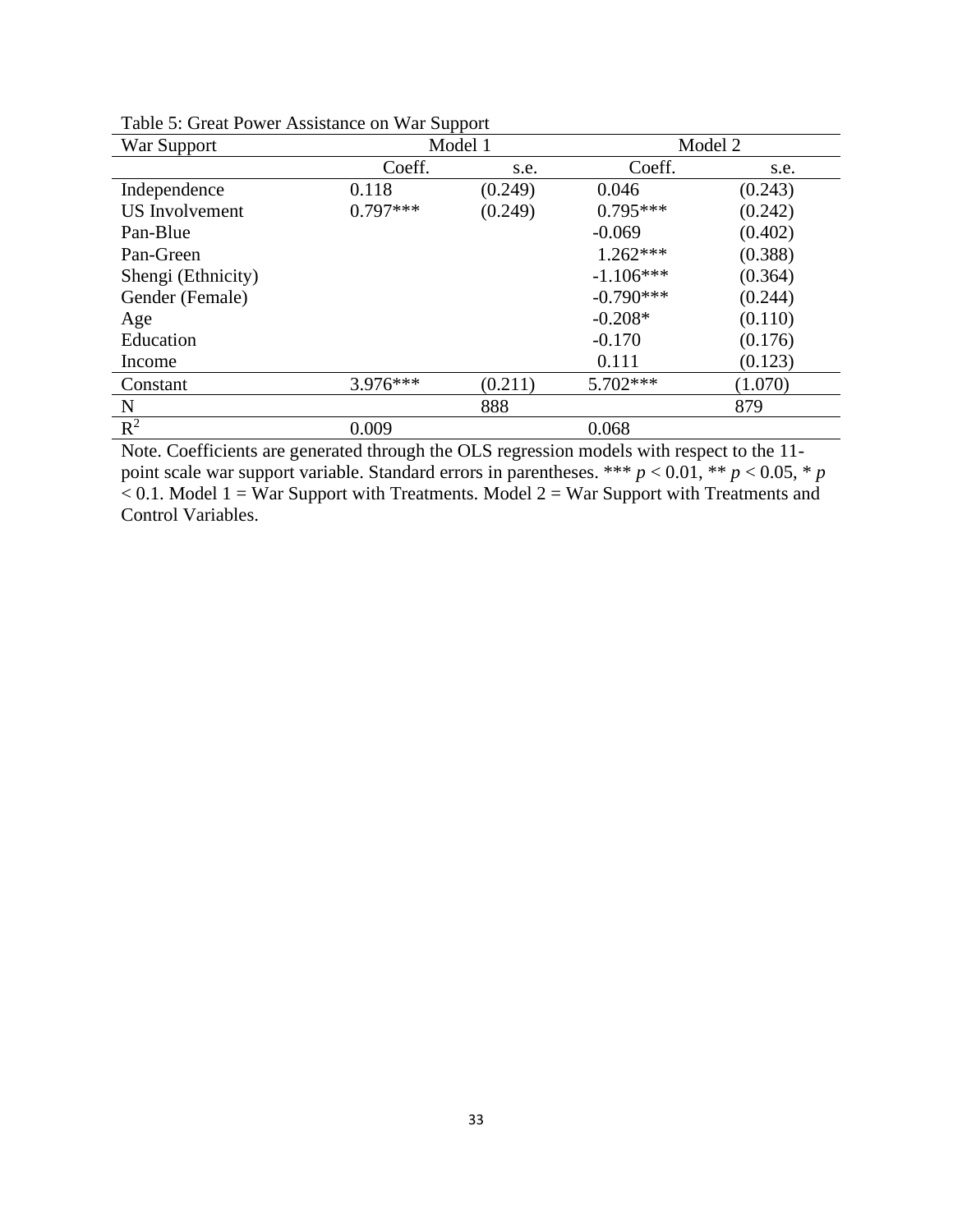| Table 6: Great Power Assistance on Casualty Tolerance |
|-------------------------------------------------------|
|-------------------------------------------------------|

|                           |        | Model 1    | Model 2     |         |        | Model 3 |             | Model 4 |
|---------------------------|--------|------------|-------------|---------|--------|---------|-------------|---------|
| <b>Casualty Tolerance</b> |        | <b>OLS</b> | <b>OLS</b>  |         |        | Ordinal |             | Ordinal |
|                           | Coeff. | s.e.       | Coeff.      | s.e.    | Coeff. | s.e.    | Coeff.      | s.e.    |
| Independence              | 0.119  | (0.136)    | 0.078       | (0.133) | 0.098  | (0.122) | 0.048       | (0.124) |
| <b>US</b> Involvement     | 0.142  | (0.136)    | 0.137       | (0.132) | 0.118  | (0.122) | 0.132       | (0.124) |
| Pan-Blue                  |        |            | 0.258       | (0.220) |        |         | 0.223       | (0.209) |
| Pan-Green                 |        |            | $0.926***$  | (0.212) |        |         | $0.853***$  | (0.202) |
| Shengi                    |        |            | $-0.543***$ | (0.197) |        |         | $-0.500***$ | (0.181) |
| Gender                    |        |            | $-0.457***$ | (0.133) |        |         | $-0.423***$ | (0.126) |
| Age                       |        |            | $-0.131**$  | (0.060) |        |         | $-0.128**$  | (0.058) |
| Education                 |        |            | 0.032       | (0.097) |        |         | 0.031       | (0.092) |
| Income                    |        |            | 0.045       | (0.067) |        |         | 0.054       | (0.063) |
| N                         |        | 852        |             | 848     |        | 852     |             | 848     |

Note. Coefficients of Model 1 and 2 are generated through the OLS regression models while Model 3 and 4 are estimated through ordinal logistic regression models. Standard errors in parentheses. \*\*\* *p* < 0.01, \*\* *p* < 0.05, \*  $p < 0.1$ .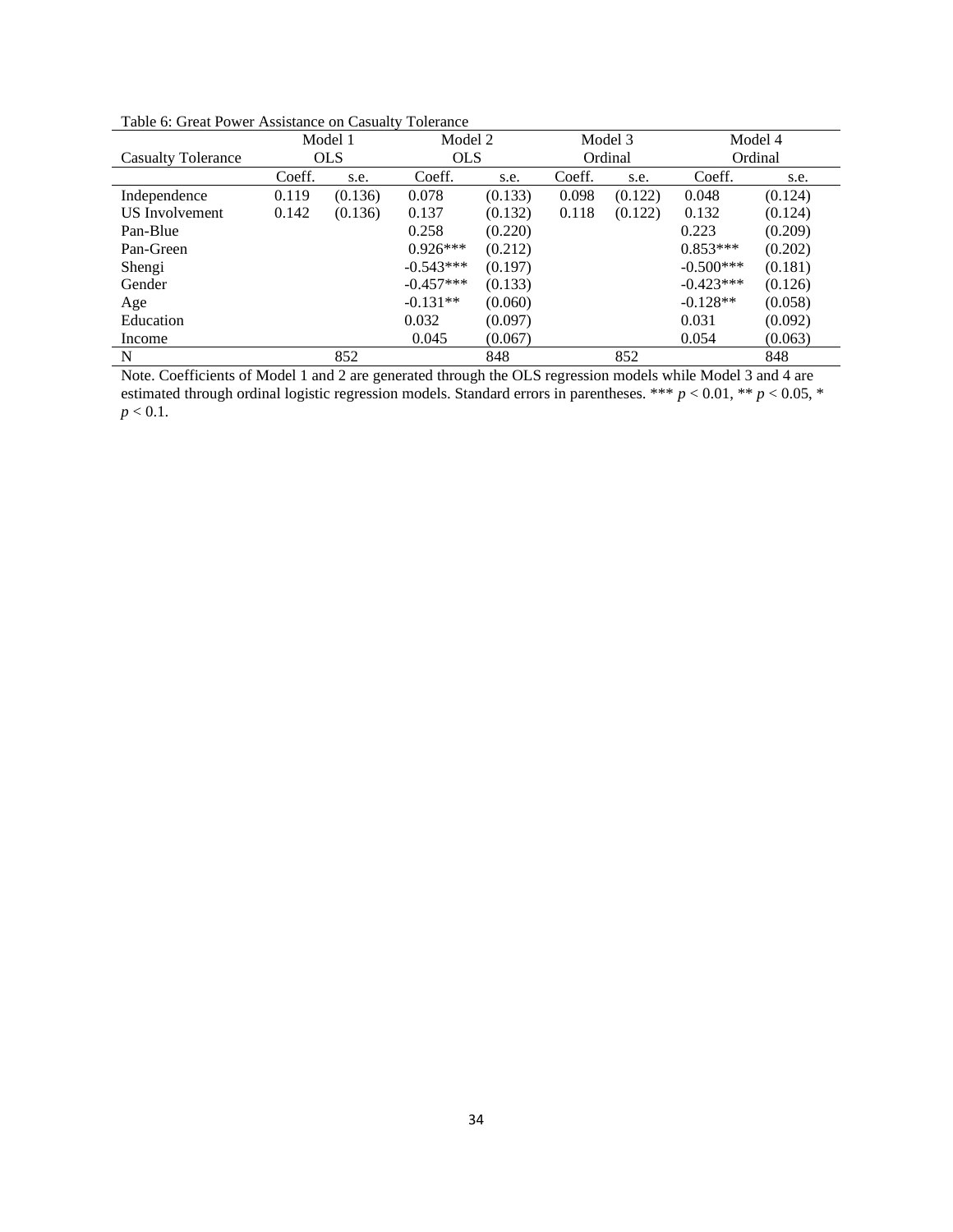Table 7: Distribution f Selecting Casualty Categories in Different Groups

|                       | TW Ind. $+$ | TW Ind. $+$ | $TWSQ +$ | $TW$ SQ +  |
|-----------------------|-------------|-------------|----------|------------|
| Percentage            | US Help     | US No Help  | US Help  | US No Help |
| 0 Casuality           | 0.21        | 0.19        | 0.20     | 0.23       |
| 1-50 Casualties       | 0.13        | 0.19        | 0.13     | 0.15       |
| 51-500 Casualties     | 0.04        | 0.09        | 0.10     | 0.09       |
| 501-5000 Casualties   | 0.13        | 0.12        | 0.12     | 0.13       |
| 5001-50000 Casualties | 0.13        | 0.10        | 0.10     | 0.09       |
| $>50000$ Casualties   | 0.35        | 0.32        | 0.35     | 0.32       |